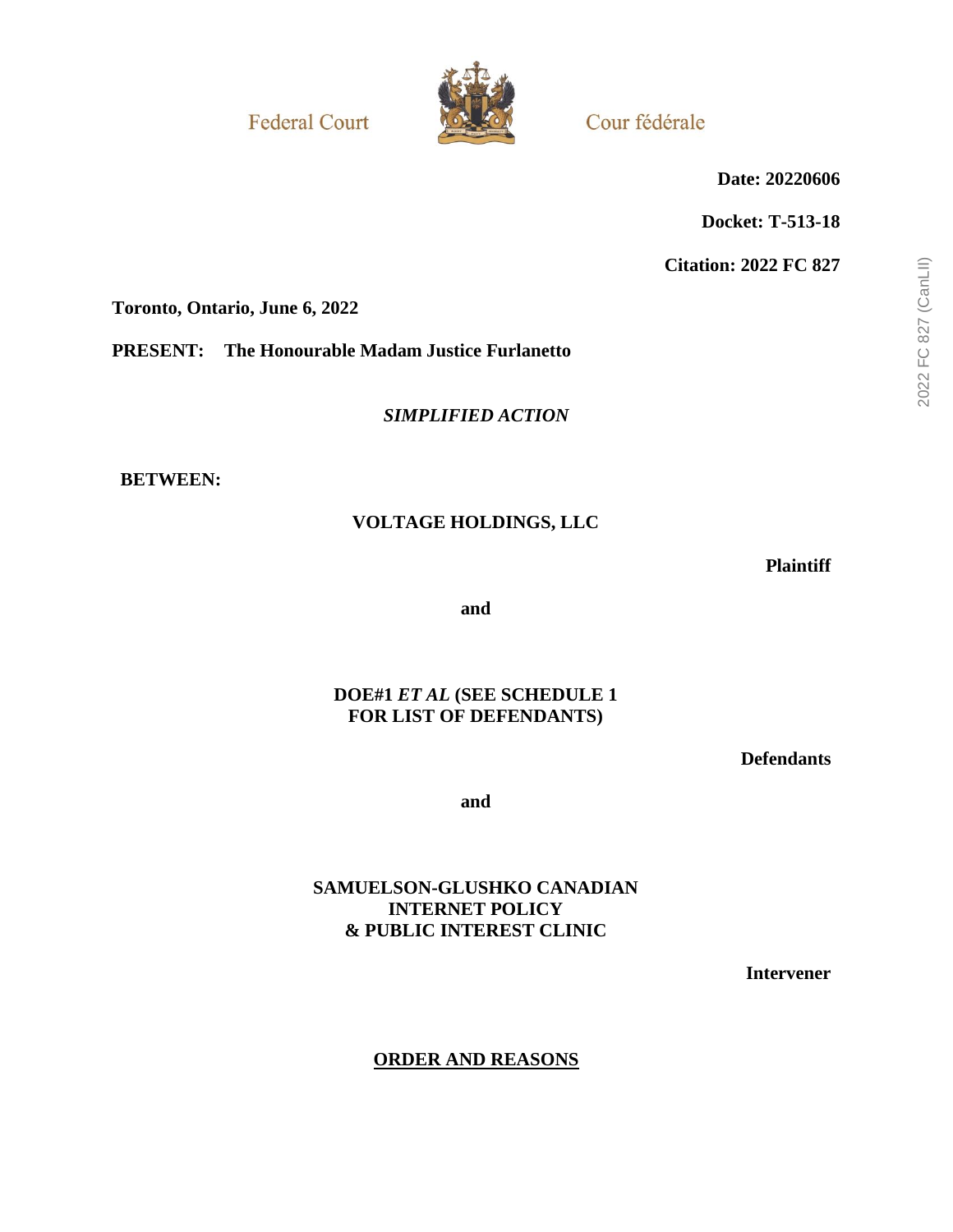[1] This is a motion for default judgment brought pursuant to Rule 210 of the *Federal Courts Rules*, SOR/98-106 [Rules] relating to an action under the Federal Court's simplified procedure for online copyright infringement. The Plaintiff, Voltage Holdings, LLC [Voltage], a movie production company, alleges that a mass group of internet subscribers used or authorized for use the BitTorrent peer-to-peer [P2P] network to unlawfully make the Plaintiff's science-fiction film, *Revolt* [the Work] available for distribution. The Plaintiff seeks default judgment against thirty internet subscribers [Default Defendants] as well as statutory damages and costs from each. A list of the Default Defendants, identified by IP address, is attached as Schedule "A".

[2] Samuelson-Glushko Canadian Internet Policy & Public Interest Clinic [CIPPIC], a legal clinic based at the University of Ottawa and public interest intervener, was previously granted leave to intervene in the motion. It provided written submissions and argument at the hearing.

[3] For the reasons that follow, I find that there is insufficient evidence to grant default judgment, but that Rule 210(4)(c) should be exercised and the matter should proceed forward to trial, without prejudice to the Plaintiff to bring the same motion back again with better evidence.

#### I. Background

[4] The Plaintiff is a motion picture production company. It hired a service company Maverickeye UG [Maverickeye] to use forensic data collection software [Software] to monitor the internet to look for unauthorized uploading and offering of its movies, including the Work, through the BitTorrent network.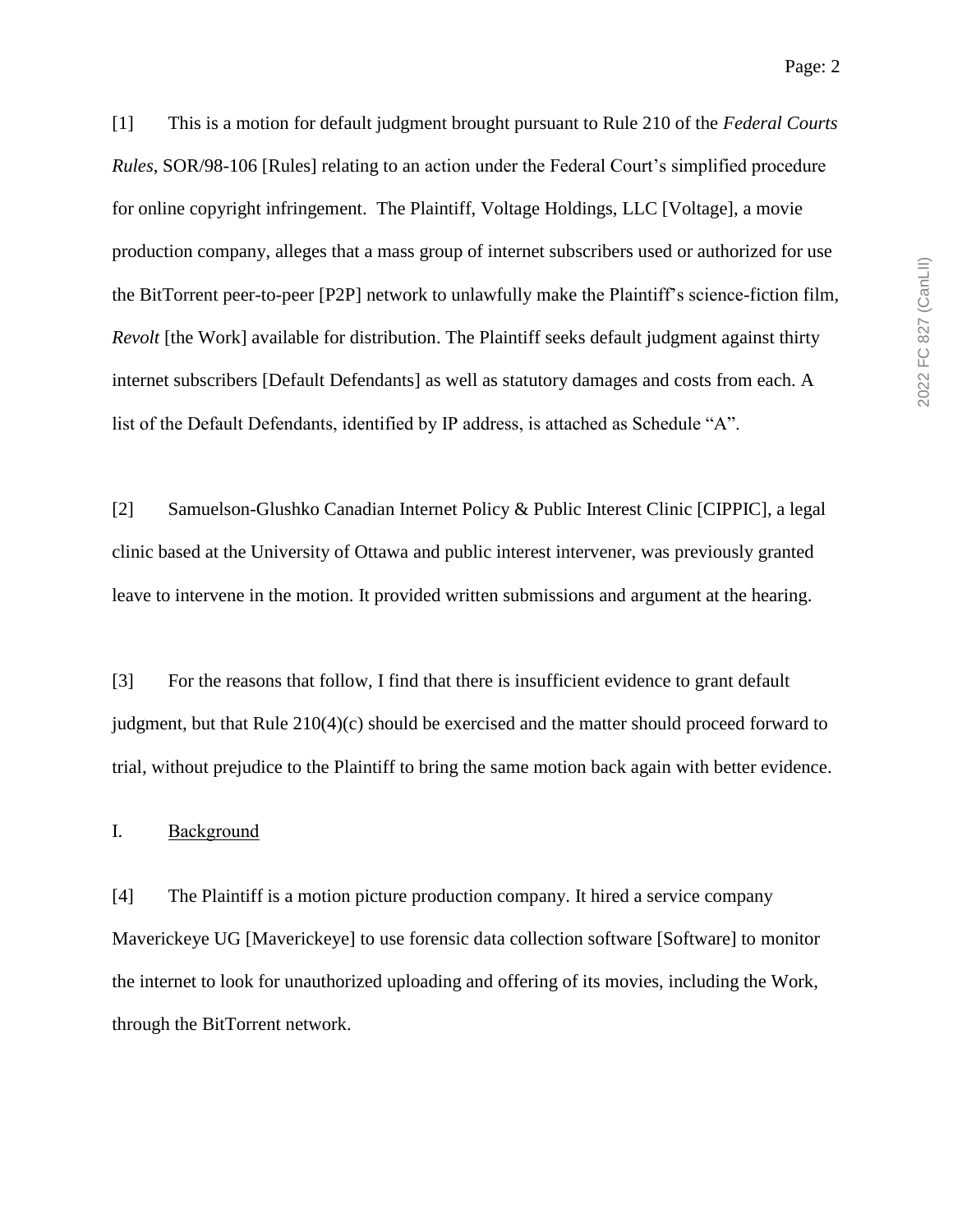[5] As explained by the Plaintiff's affiant, Benjamin Perino, BitTorrent is a protocol that allows for the transfer of large files between internet users on a P2P network. Rather than downloading a file from a single source server, the BitTorrent protocol allows users to join a "swarm" of hosts and upload and download files simultaneously in a decentralized manner. In P2P sharing, a computer program that implements the BitTorrent protocol requests a file and portions of the requested file residing on other devices connected to the P2P network are then sent and reassembled into a full copy on the end user's device. Users do not typically copy an entire file from one peer, but rather from multiple peers that have already downloaded the file and have made it available through their BitTorrent software. Typically, when users copy a file they simultaneously offer to distribute portions of it to every other user connected to the BitTorrent network. The goal of the system is to distribute files over many computers and internet connections, which in turn tends to minimize data transfer from any one individual (Paragraphs 5-13, Affidavit of Benjamin Perino, affirmed May 28, 2021 [Perino Affidavit]).

[6] The Software tracks people offering files for download and requests portions of a file from a user who has made the file available. After confirmation that the downloaded portion matches the relevant work, the Software captures certain information about the file, including the Internet Protocol [IP] address of the user, the date and time the file was made available, the metadata of the file identifying the name and size of the file, and a "hash" signature identifying the version of the work.

[7] In 2017, the Software detected and verified portions of the Work being made available for download through the BitTorrent network from various IP addresses. Based on this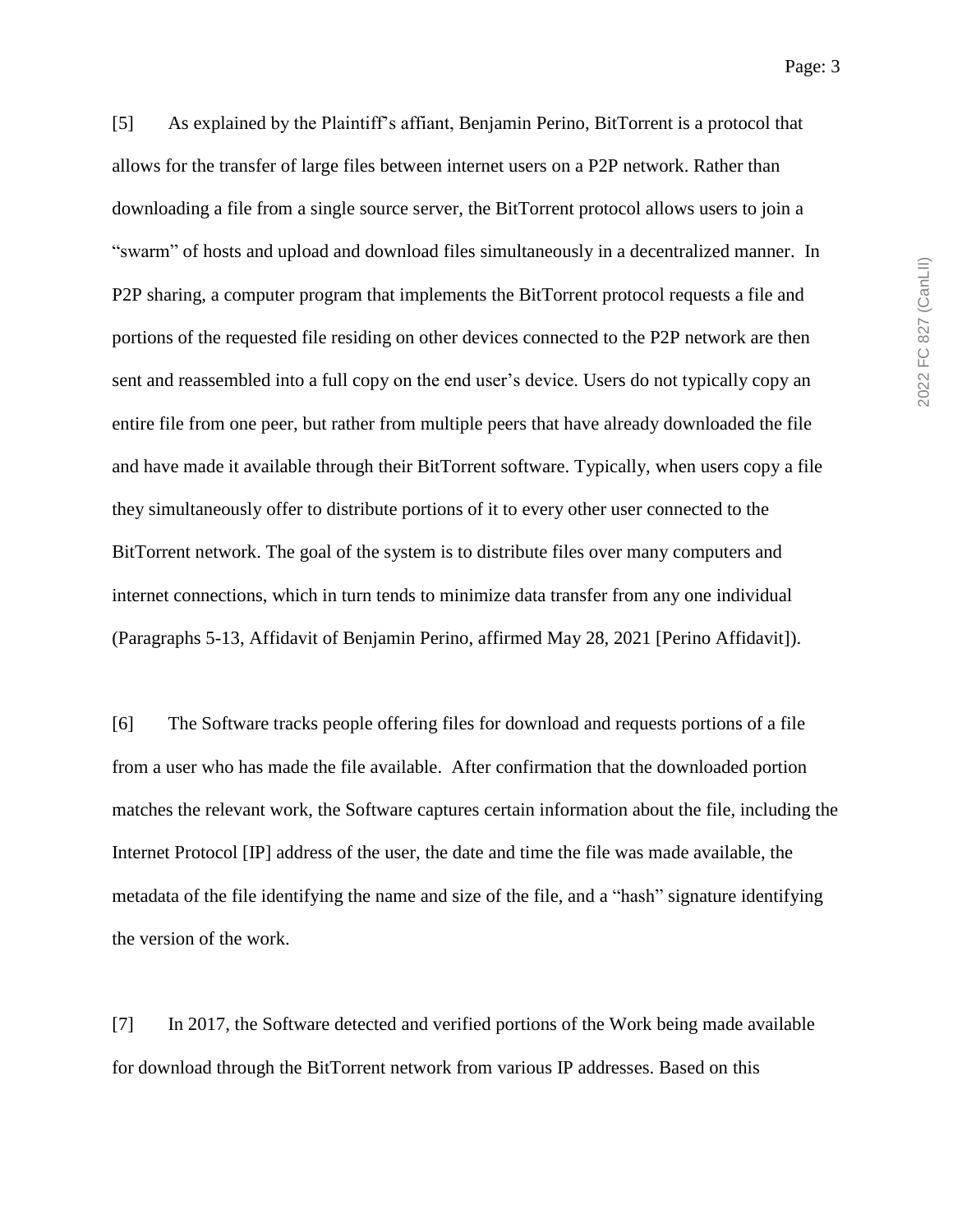information, the Plaintiff sent notices to the related internet service providers [ISPs] to forward to the relevant internet subscribers associated with the IP addresses pursuant to the notice-andnotice regime set out by sections 41.25 and 41.26 of the *Copyright Act*, RSC, 1985 c C-42 [Act].

[8] The first notice gave the internet subscriber one week to remove the copy of the Work from the computer using the internet account or to be subject to the possibility of an action for copyright infringement. A second similar notice was sent where the Software located the same IP address offering the same Work after the seven day period set out in the first notice. The ISPs confirmed the notices were sent to the relevant internet subscribers.

[9] This action was commenced on March 16, 2018. In the Statement of Claim [SOC], the predecessor to the Plaintiff named 110 anonymous "Doe" Defendants, identified only by their IP addresses as determined by the Software.

[10] On December 3, 2018, the Plaintiff's predecessor obtained a *Norwich* order requiring the relevant ISPs to disclose the names and addresses of the subscribers of the IP addresses listed in the SOC.

[11] The Plaintiff seeks relief against thirty internet subscribers that it describes as the "worst of the worst". The Plaintiff asserts that the thirty Default Defendants are the internet subscribers associated with those IP addresses that offered the Work for download online "for weeks, sometimes months, possibly to thousands of people." The degree of alleged infringement was assessed by considering the length of time within a three month period before and after the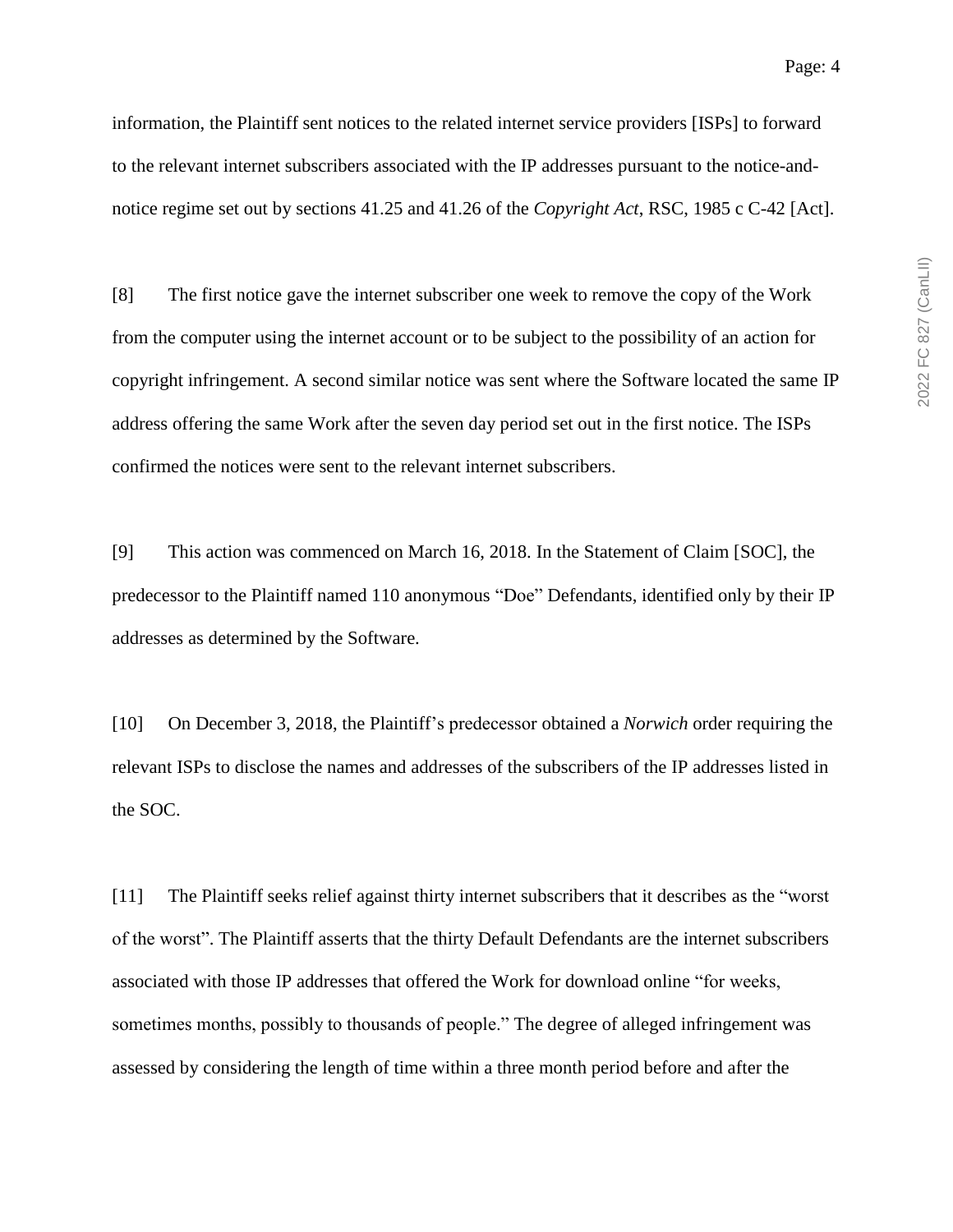notices that portions of the Work were made available for download and by considering the swarm size of the offering.

[12] In support of its motion, the Plaintiff filed two affidavits: (1) the Perino Affidavit; and (2) an Affidavit of Marnie Macdonald, affirmed May 31, 2021 [Macdonald Affidavit].

[13] Mr. Perino is the former Chief Executive Officer and a Senior Developer at GuardaLey Ltd, a company created to monitor the download and distribution of copyrighted works. Mr. Perino developed the Software which was licensed to Maverickeye and used to track and identify the IP addresses distributing the Work via the BitTorrent network.

[14] Ms. Macdonald is a law clerk working for the solicitors for the Plaintiff. Ms. Macdonald provides background to the proceeding, the investigations conducted using the Software, the notices delivered, service of the SOC, and the infringement analysis conducted.

[15] As no defences were filed in the action, the evidence in the Perino and Macdonald Affidavits is uncontested.

[16] As noted earlier, CIPPIC was granted leave to intervene in the motion. It filed written submissions and gave oral argument at the hearing.

II. The Issues

[17] This motion raises the following issues: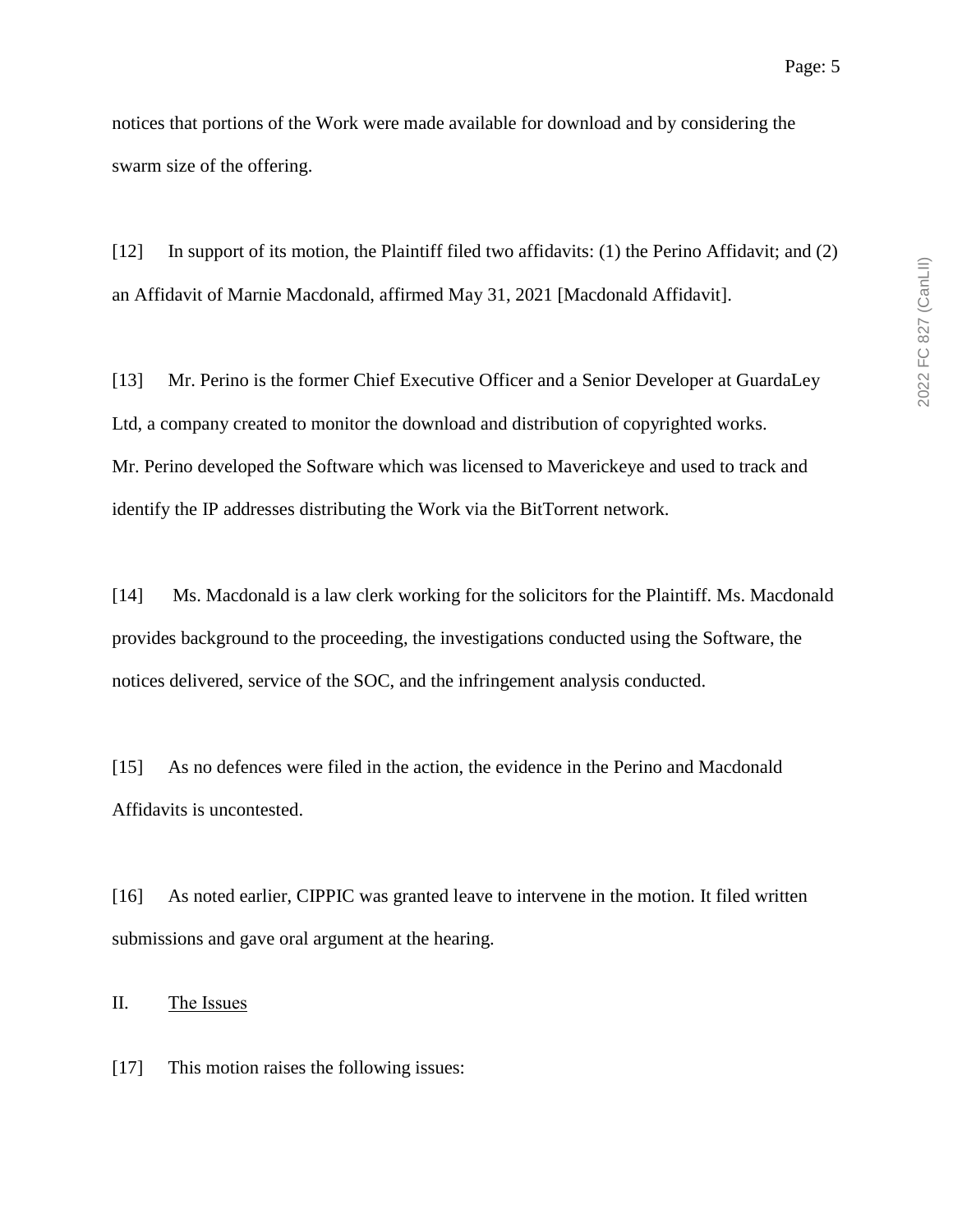- 1. Was service of the SOC sufficient to establish that the Default Defendants are in default?
- 2. Should default judgment be granted: Does the evidence establish that the Default Defendants, who are internet subscribers, have infringed copyright in the Work?
- 3. If so, what quantum of statutory damages is the Plaintiff entitled to?
- III. Analysis
- A. *Was service of the SOC sufficient to establish that the Default Defendants are in default?*

[18] On September 24, 2018, Prothonotary Milczynski, the Case Management Judge, ordered that service of the SOC by registered mail to the Defendants' addresses disclosed pursuant to any Order of the Court for disclosure would be deemed personal service under Rule 128(1)(b) of the Rules if the Defendant or an adult member of their household signed for the package. If the package was unclaimed, the Plaintiff was to effect service by mailing a copy of the SOC by regular mail. The Order also provided that no default could be commenced without personal service of the SOC being effected in accordance with Rule 128(1)(b) and proof of service filed, unless otherwise ordered by the Court.

[19] Rule 128 of the Rules provides for personal service of a SOC on an individual:

- 
- $\lbrack ... \rbrack$  […]

(b) by leaving the document with an adult person residing at the individual's place of residence, and mailing a copy of the document to the individual at that address;

b) par remise du document à une personne majeure qui réside au domicile de la personne et par envoi par la poste d'une copie du document à cette dernière à la même adresse;

 $\lbrack ... \rbrack$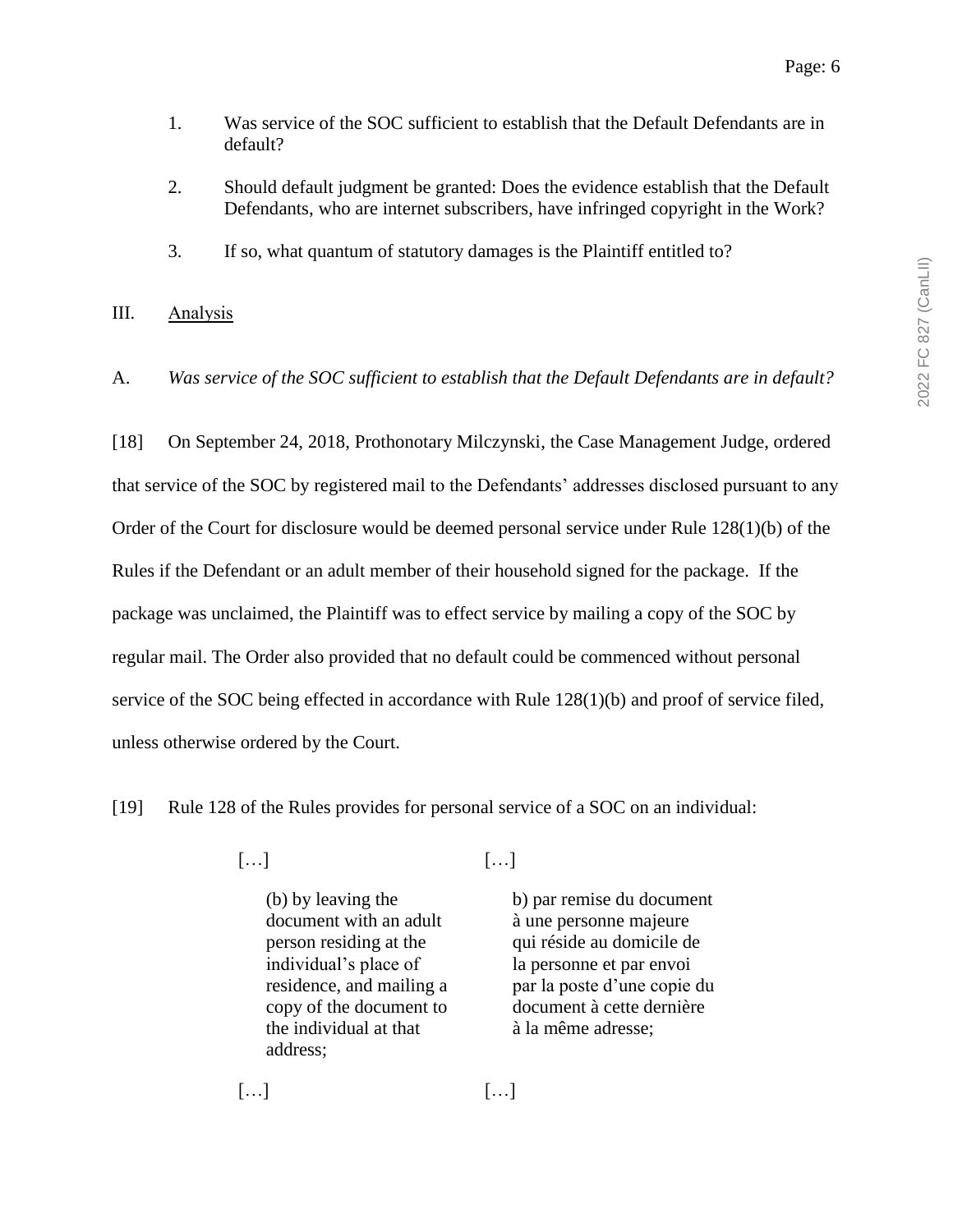| (e) by mailing the document      | e) par envoi par courrier     |
|----------------------------------|-------------------------------|
| by registered mail to the        | recommandé du document à la   |
| individual's last known          | dernière adresse connue de la |
| address, if the individual signs | personne si la personne signe |
| a post office receipt; $\dots$   | le récépissé du bureau de     |
|                                  | poste;                        |

[20] The Macdonald Affidavit provides details of the service made on the thirty internet subscribers who are identified by the Plaintiff as the Default Defendants. The evidence indicates that:

- (a) Twenty of the Default Defendants had the individual identified by the *Norwich* order sign personally for the registered mail package that included the SOC;
- (b) Eight Default Defendants had an individual other than the individual identified by the *Norwich* order sign for the registered mail package that included the SOC;
- (c) The registered mail package was not successfully delivered to one Default Defendant (Doe #15), but the SOC was sent to that Defendant by regular mail; and,
- (d) There was no proof of delivery of the registered mail package for one other Default Defendant (Doe # 51).

[21] Service on the first group satisfies the requirements of personal service under Rule 128(1)(e).

[22] With respect to the second group, the Plaintiff asserts that it is reasonable to assume from the circumstances of the acceptance of the registered mail package that an adult signed for the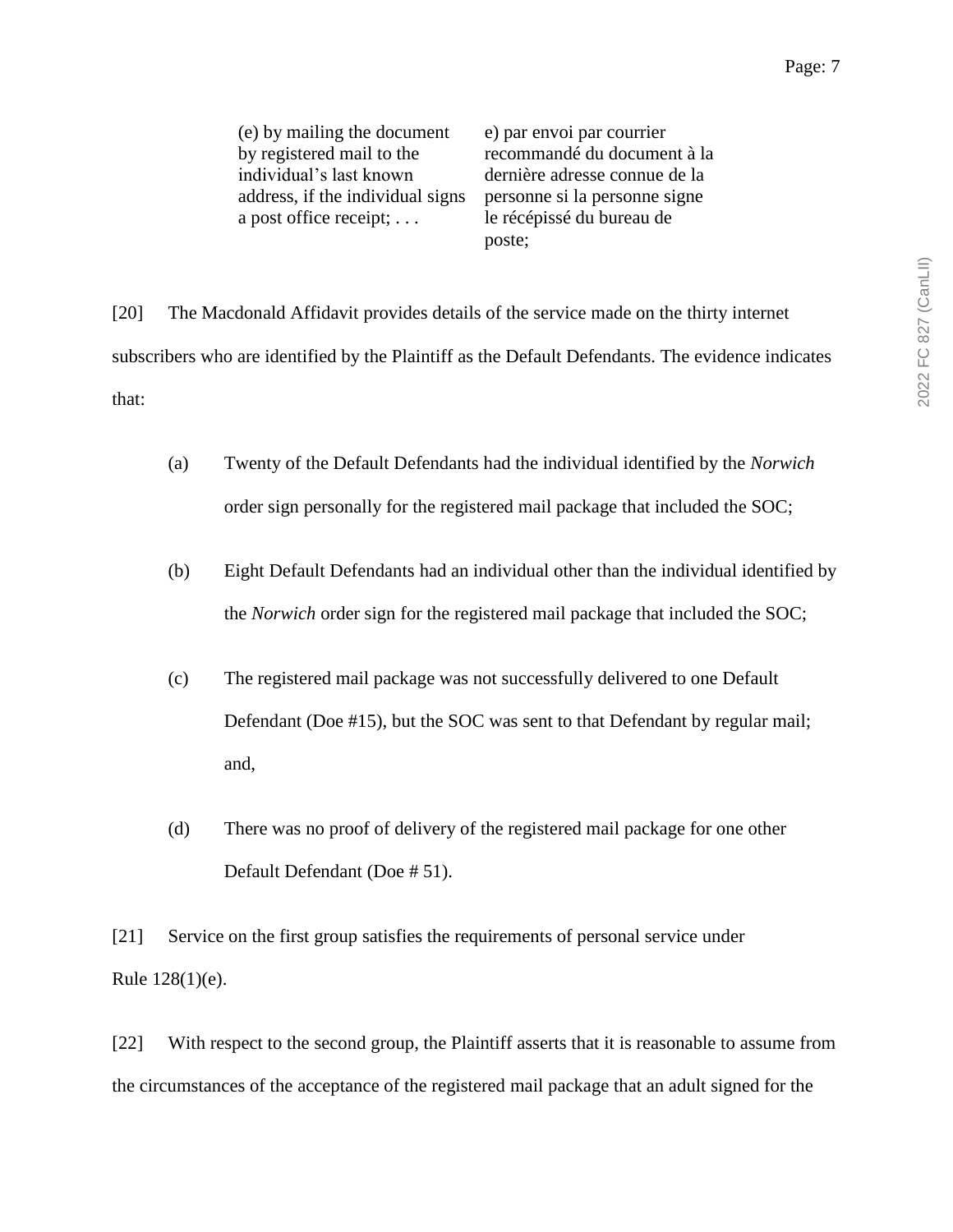service package and that the package was directed to the Default Defendant. In all cases, a further reminder letter was also sent to all individuals identified by the *Norwich* order that fell into this group, except for Doe #24 with whom there was correspondence between the Default Defendant and counsel for the Plaintiff. There is no indication that any of this correspondence was ever returned. On the basis of my review of the service material, I am satisfied that it is likely that the SOC came to the Default Defendants' attention and that service for this group should be validated.

[23] With respect to the remaining two Default Defendants (Doe #15 and Doe #51), the Plaintiff has included correspondence between the Default Defendant or their counsel and the Plaintiff's counsel regarding the action. I am satisfied that this correspondence indicates that Doe #15 and Doe #51 were aware, and had notice, of the action. Accordingly, I consider it appropriate to validate service on these Defendants.

[24] CIPPIC argues that the Plaintiff should not be entitled to bring a default proceeding as it hasn't done enough to identify the true Defendants who actually performed the activities asserted to be infringing. It contends that the Plaintiff should have requested discovery of the internet subscribers or requested a second *Norwich* order to identify the true users' identities. However, it is up to the Plaintiff to define who it is asserting is the infringer. In my view, CIPPIC's argument goes to the merits of the motion; that is, whether infringement has been established by the asserted defendants (the internet subscribers), rather than whether the motion can be brought. Accordingly, I will consider this argument further below in my discussion of the issue of infringement.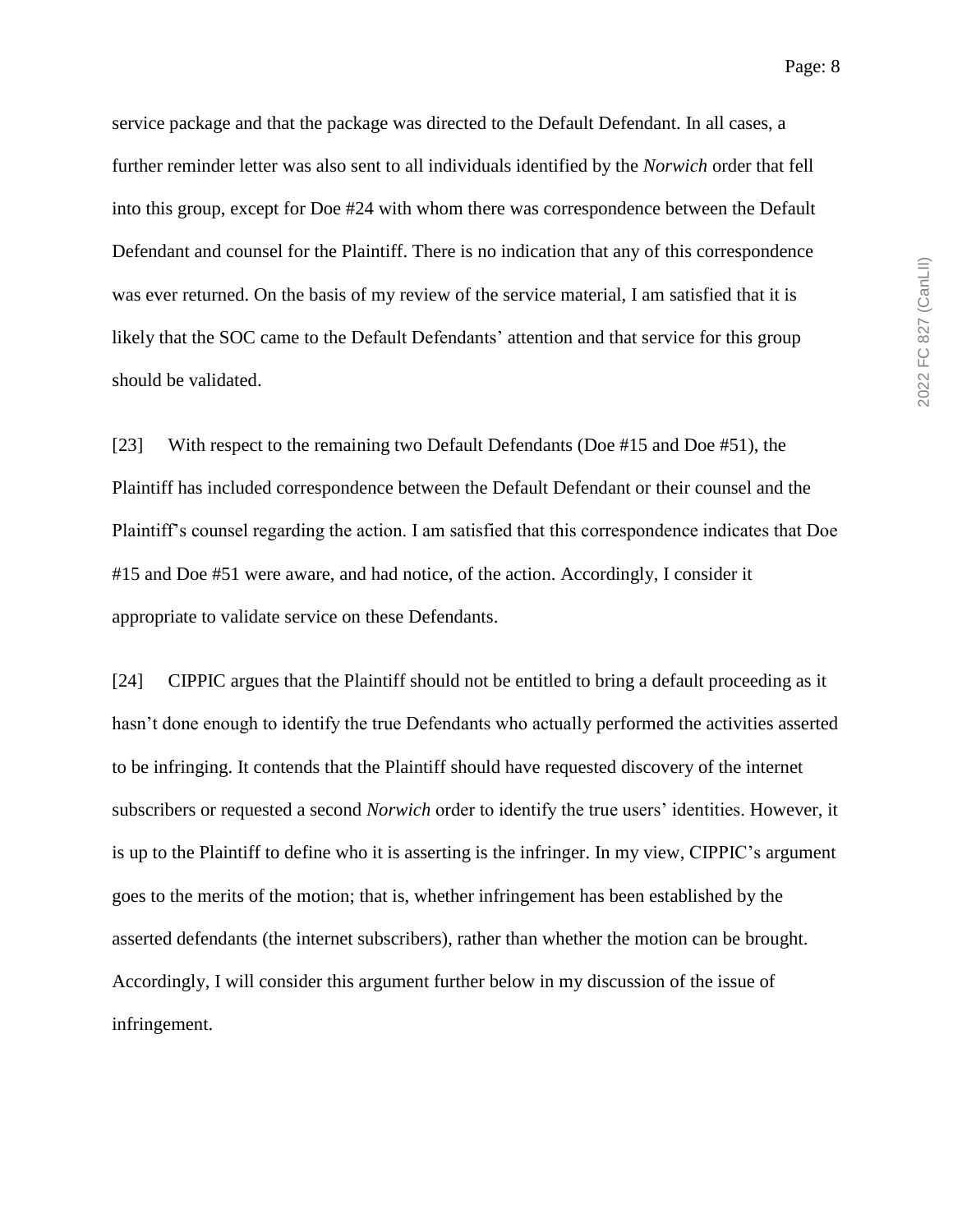[25] CIPPIC further contends that the default motion should not proceed as there is improper joinder of the Default Defendants in one proceeding. I agree with the Plaintiff, as joinder is not an issue raised by the Plaintiff on this motion, it is outside the scope of the intervention order, which limited CIPPIC's intervention to only those issues that were already in dispute. Moreover, there are no distinguishing facts that have emerged at this stage to suggest that joinder is inappropriate or inefficient to address the default claim against the group of Default Defendants.

[26] As none of the Default Defendants filed a Statement of Defence within 30 days of being served with the SOC or at all, I am satisfied that the Default Defendants are indeed in default and that the Court should proceed to consider the merits of the motion and whether default judgment should issue.

### B. *Should default judgment be granted: Does the evidence establish that the Default Defendants, who are internet subscribers, have infringed copyright in the Work?*

[27] In order for the Plaintiff to obtain relief for copyright infringement, it must first establish that it owns copyright in the Work.

[28] If a name purporting to be that of the maker of the work appears on the work in the usual manner, that person is presumed to be the maker of the work, and the maker is presumed to own copyright (s. 34.1(1) of the Act; *Canadian Broadcasting Corporation v Conservative Party of Canada*, 2021 FC 425 at para 33). In the end credits of the Work it includes a written inscription that the owner of the copyright is POW Nevada, LLC. The Plaintiff has provided a copy of the assignment of copyright in the Work from POW Nevada LLC to the Plaintiff. In my view, these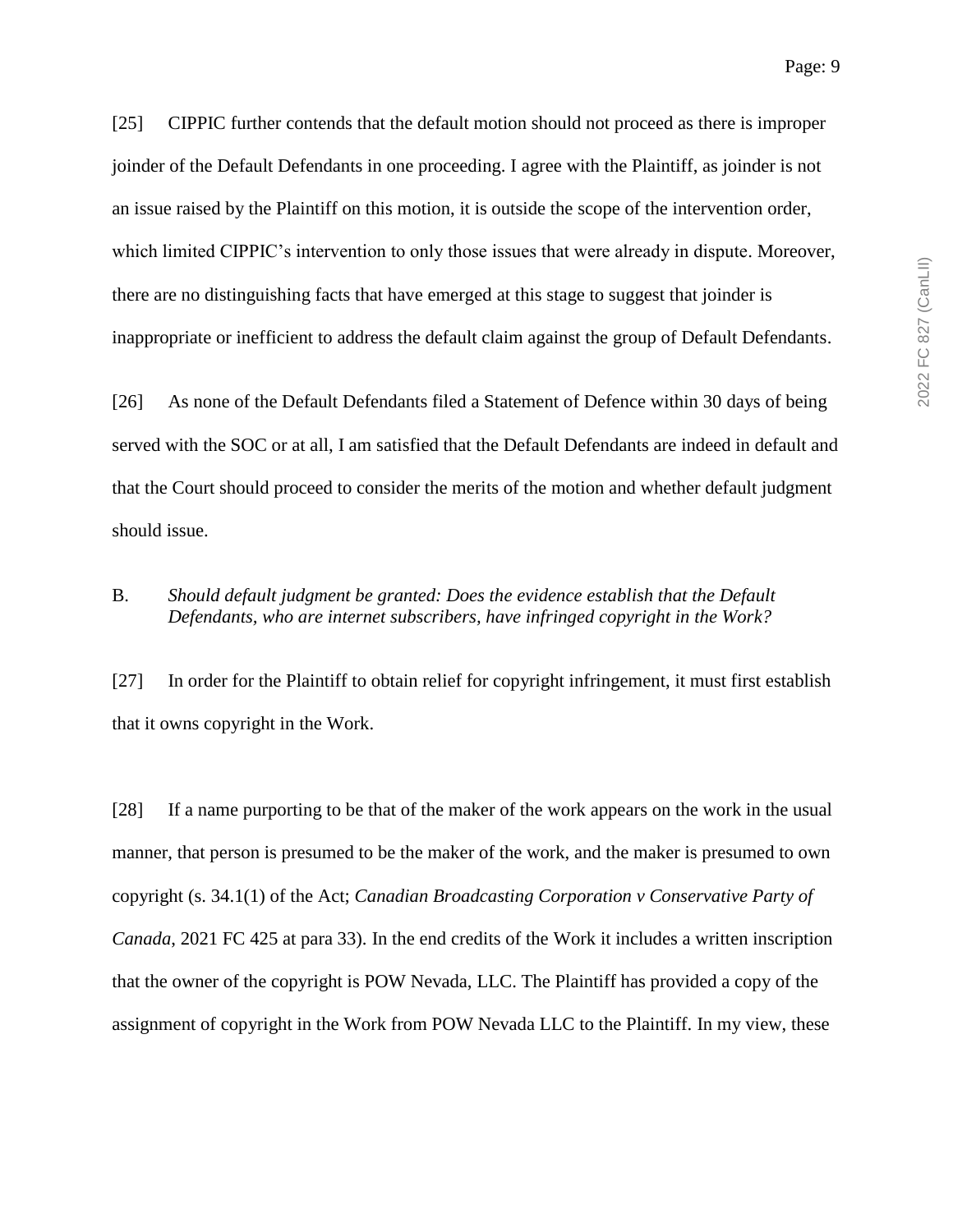facts are sufficient to entitle the Plaintiff to the presumption of ownership of copyright in the Work.

[29] Direct Infringement is addressed in subsection 27(1) of the Act, which states that: "[i]t is an infringement of copyright for any person to do, without the consent of the owner of the copyright, anything that by this Act only the owner of the copyright has the right to do."

[30] Pursuant to subparagraph  $3(1)(f)$  and subsection 2.4 (1.1) of the Act, a copyright owner has the exclusive right to communicate a work to the public by telecommunication, including in a way that allows a member of the public to have access to the work from a place and at a time individually chosen by that member of the public. A person infringes copyright if they violate these exclusive rights.

[31] In *Entertainment Software Association v Society of Composers, Authors and Music Publishers of Canada*, 2020 FCA 100 at paragraphs 55-56 (leave to appeal to the SCC granted, 39418 (22 April 2021)), the Federal Court of Appeal confirmed that paragraph 2.4 (1.1) of the Act was intended to clarify that the unauthorized sharing of copyrighted material over P2P networks constitutes an infringement of copyright.

[32] The uncontested evidence indicates that portions of the Work have been made available through the BitTorrent network, by persons who are not the owner or individuals authorized by the owner, in a manner that allows BitTorrent users to have access to the portions of the Work at a chosen place and time. Mr. Perino's evidence states that for each Default Defendant on at least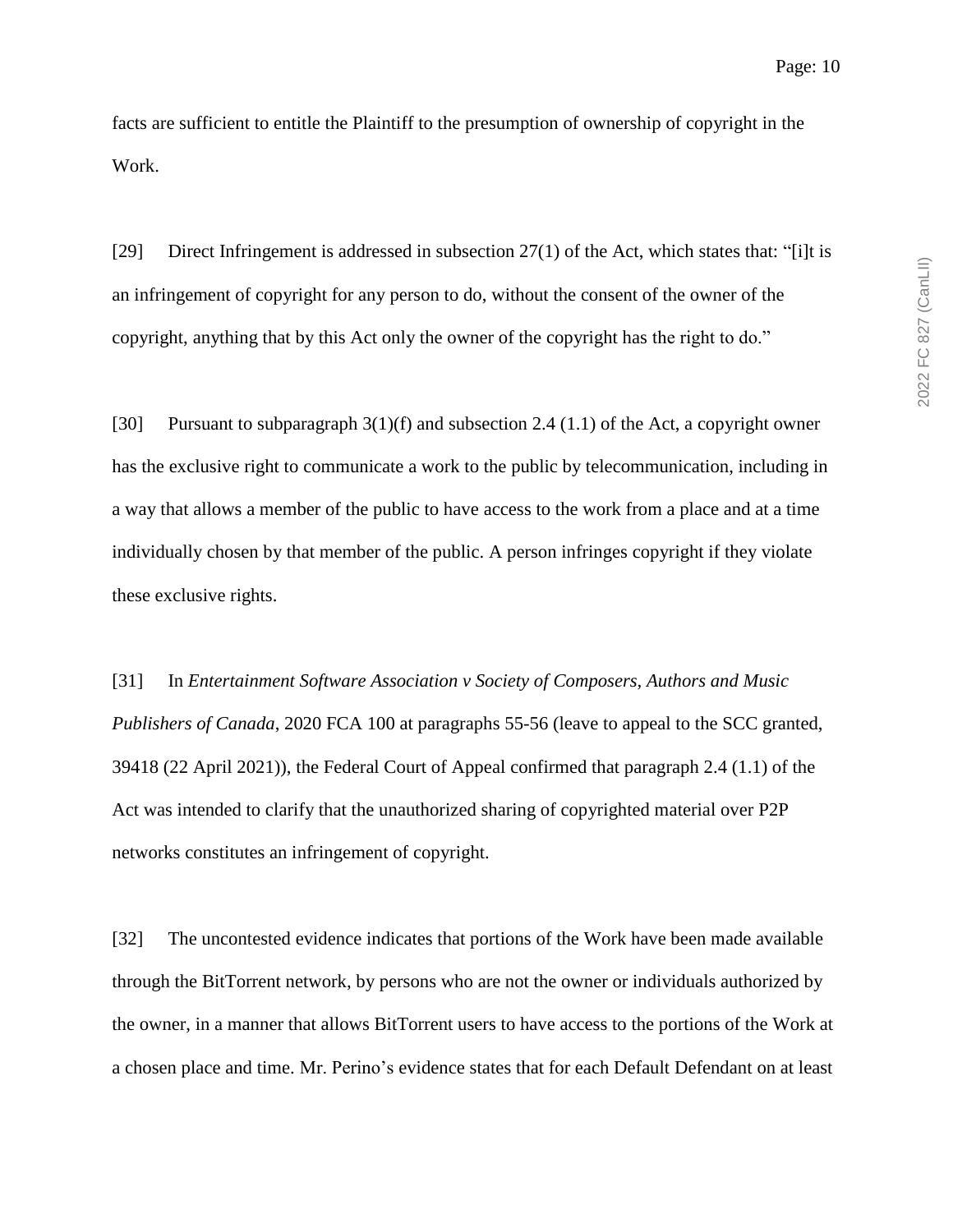two occasions, the Software detected a person using the Default Defendant's IP address to make a portion of the Work available for download over the BitTorrent network and distributed a copy of a portion of the Work (uploaded a portion of the Work) to the Software in response to a request for download. In each case, there were two comparisons completed by employees of Maverickeye to confirm that the downloaded portion was a copy of a portion of the Work. Similarly, the Software was able to verify that in each instance, the IP address used to offer the portion of the Work for download was the same in each of the two occurrences.

[33] Thus, portions of the Work have been subject to unauthorized sharing over the BitTorrent network. The outstanding issue is whether the Default Defendants who are internet subscribers have committed an act of infringement.

[34] The Plaintiff put forward two theories of infringement in oral argument; either direct infringement or infringement by authorization.

(1) Is there Direct Infringement?

[35] The Plaintiff bears the burden of establishing infringement on a balance of probabilities through clear, convincing and cogent evidence: *FH v McDougall*, 2008 SCC 53 at paras 40, 45-46. The Plaintiff asserts that it has done all that it can to meet this burden. It contends that it has identified the internet subscribers responsible for the thirty IP addresses at issue and sent two notices to each (under the notice and notice regime) in an effort to deter infringement. It argues that as no defence has been filed, there are no additional facts in the proceeding to assist with identification of the users of the IP addresses in issue, and there is no technological way to pierce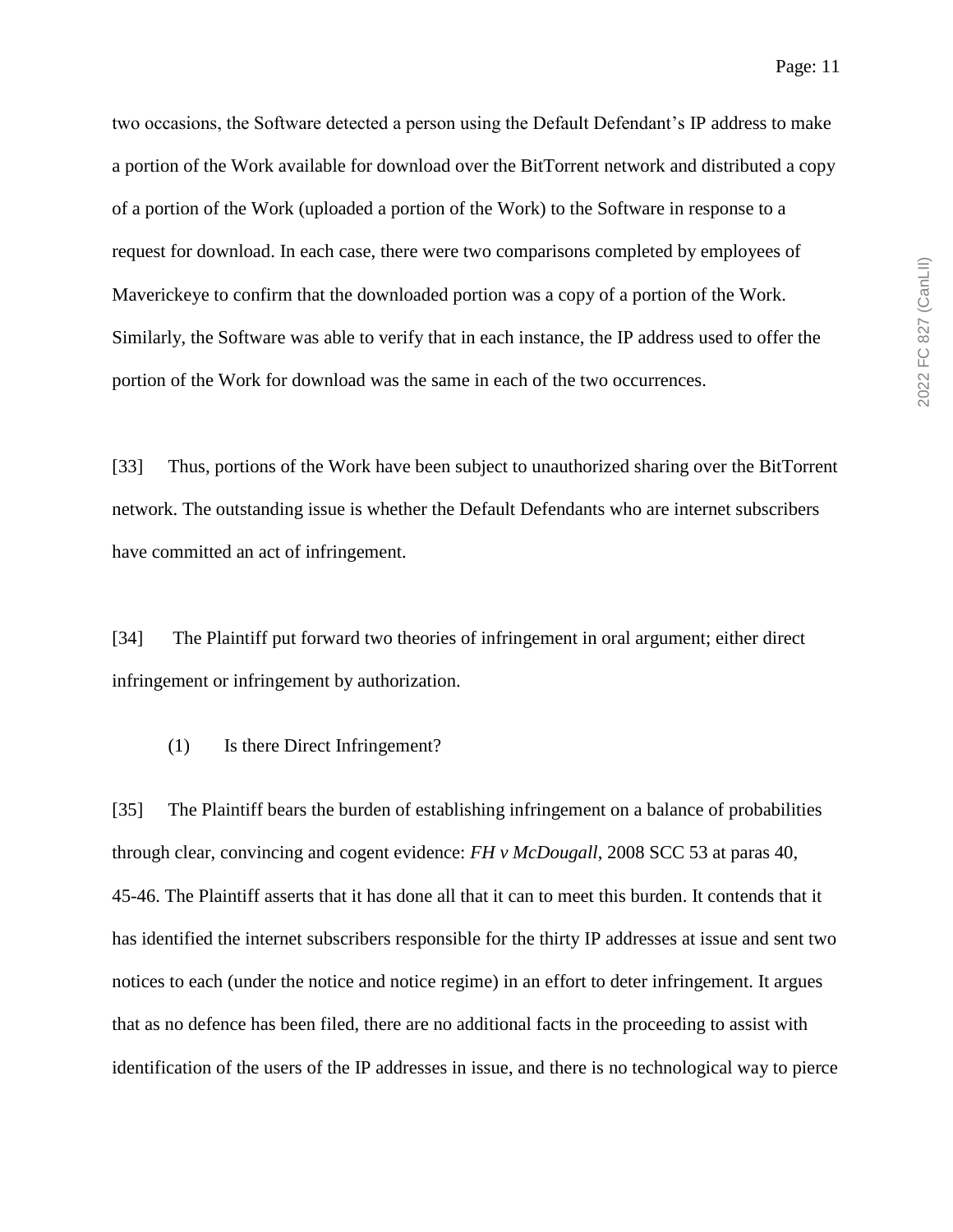through the veil of the internet to determine who was actually using the IP addresses at the time the Work was offered for download.

[36] CIPPIC contends that the Plaintiff has failed to identify the persons who were accessing the computers at the time the Work was being offered and who are responsible for any alleged infringement. It asserts that it cannot be presumed that an internet subscriber and an internet user are the same person.

[37] CIPPIC refers to the decision in *R v Ward*, 2012 ONCA 660 [*Ward*], where the Ontario Court of Appeal noted this gap at paragraph 23:

> The ISP records the dates and times that its IP addresses are assigned to its subscribers. These records identify the subscribers' accounts on which the Internet was accessed at particular times. However, that does not necessarily mean that the subscriber himself or herself was using the computer connected to the Internet at that time, or that it was even the subscriber's computer that was connected to the Internet. A wired or wireless network may link multiple computers to a central device referred to as a shared access point. When more than one computer is accessing the Internet through a shared access point at the same time, there are additional technical issues that may arise.

[38] The reasoning in *Ward* was similarly applied in *United States v Viscomi*, 2015 ONCA 484 [*Viscomi*], which involved consideration of an extradition order. The Court at paragraphs 31 and 35-36 found that the inference that Mr. Viscomi was the user of an IP address at the relevant time was not one that could reasonably and logically be drawn from the fact that he was the subscriber of that IP address. The gap between the subscriber information and the factual inference that Mr. Viscomi was the user of the IP address at the relevant time could only be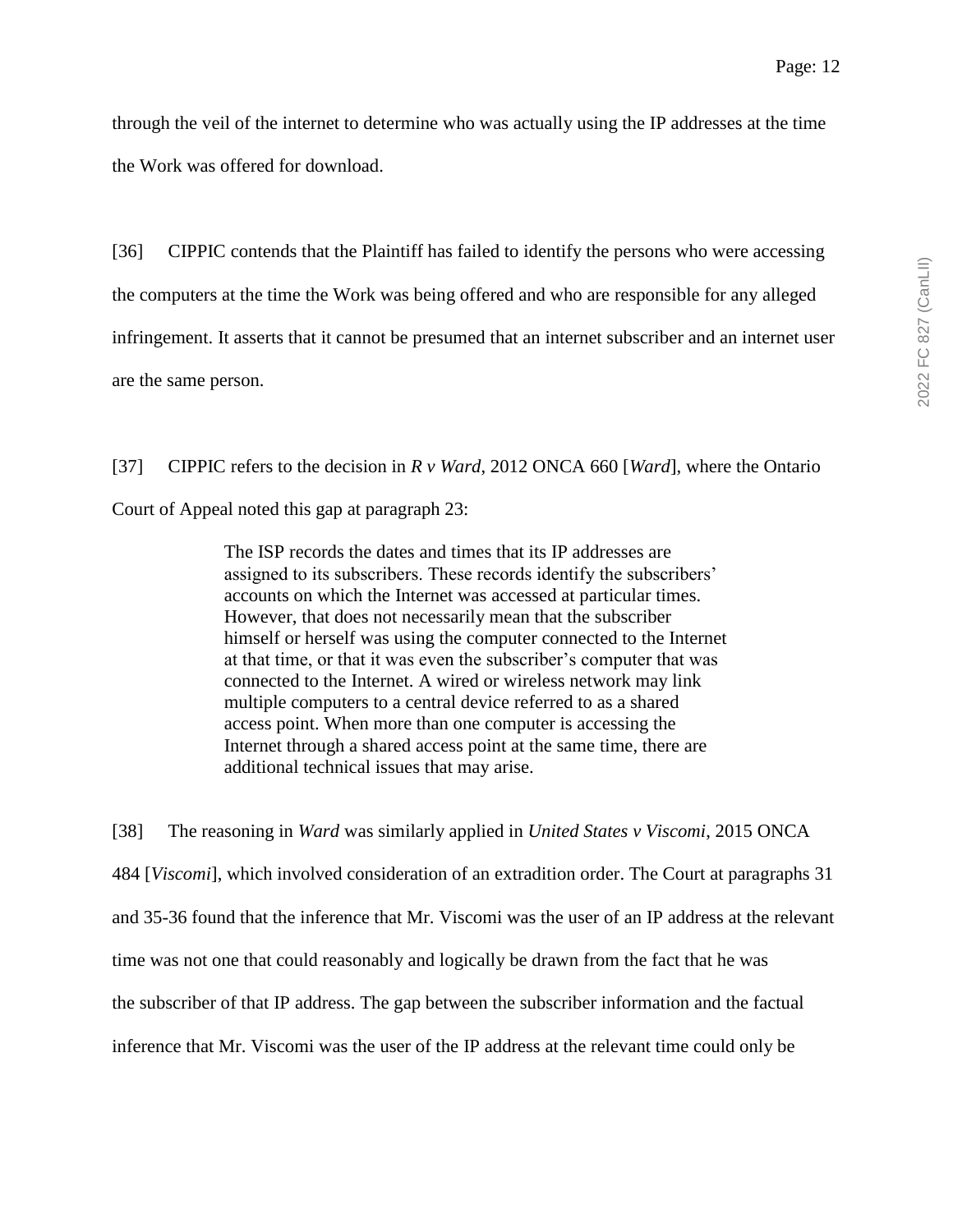bridged by evidence. As such, the order committing Mr. Viscomi for extradition to the United States was quashed.

[39] Both the *Ward* and *Viscomi* decisions, however, involved criminal proceedings, which carry a distinct standard of proof and an ability on behalf of the Crown to obtain search warrants and to compel testimony and documents. I agree with the Plaintiff that the role of the internet subscriber must be considered in the appropriate context, which in this case is the notice and notice regime under the Act.

[40] The notice and notice regime was discussed in *Rogers Communications Inc v Voltage Pictures LLC*, 2018 SCC 38 [*Rogers*] at paragraphs 22-23 as serving two complementary objectives: deterring online copyright infringement; and balancing the rights of interested parties. With respect to the first objective, it was noted that "by requiring notice of a claimed infringement to be forwarded to the person who was associated with the IP address that is alleged to have infringed copyright, the regime is aimed at deterring that person, or others who are using the IP address, from continuing to infringe copyright". As described by the Supreme Court at paragraph 24:

> [24] The notice and notice regime was not, however, intended to embody a comprehensive framework by which instances of online copyright infringement could be eliminated altogether. As a representative of Rogers explained before the House of Commons committee considering what would become of the *Copyright Modernization Act*, "notice and notice is not a silver bullet; it's just the first step in a process by which rights holders can go after those they allege are infringing. ... Then the rights holder can use that when they decide to take that alleged infringer to court" (House of Commons, Legislative Committee on Bill C-32, *Evidence*, No. 19,  $3<sup>rd</sup>$  Sess., 40<sup>th</sup> Parl., March 22, 2011, at p. 10). This is why, as I have explained, a copyright owner who wishes to sue a person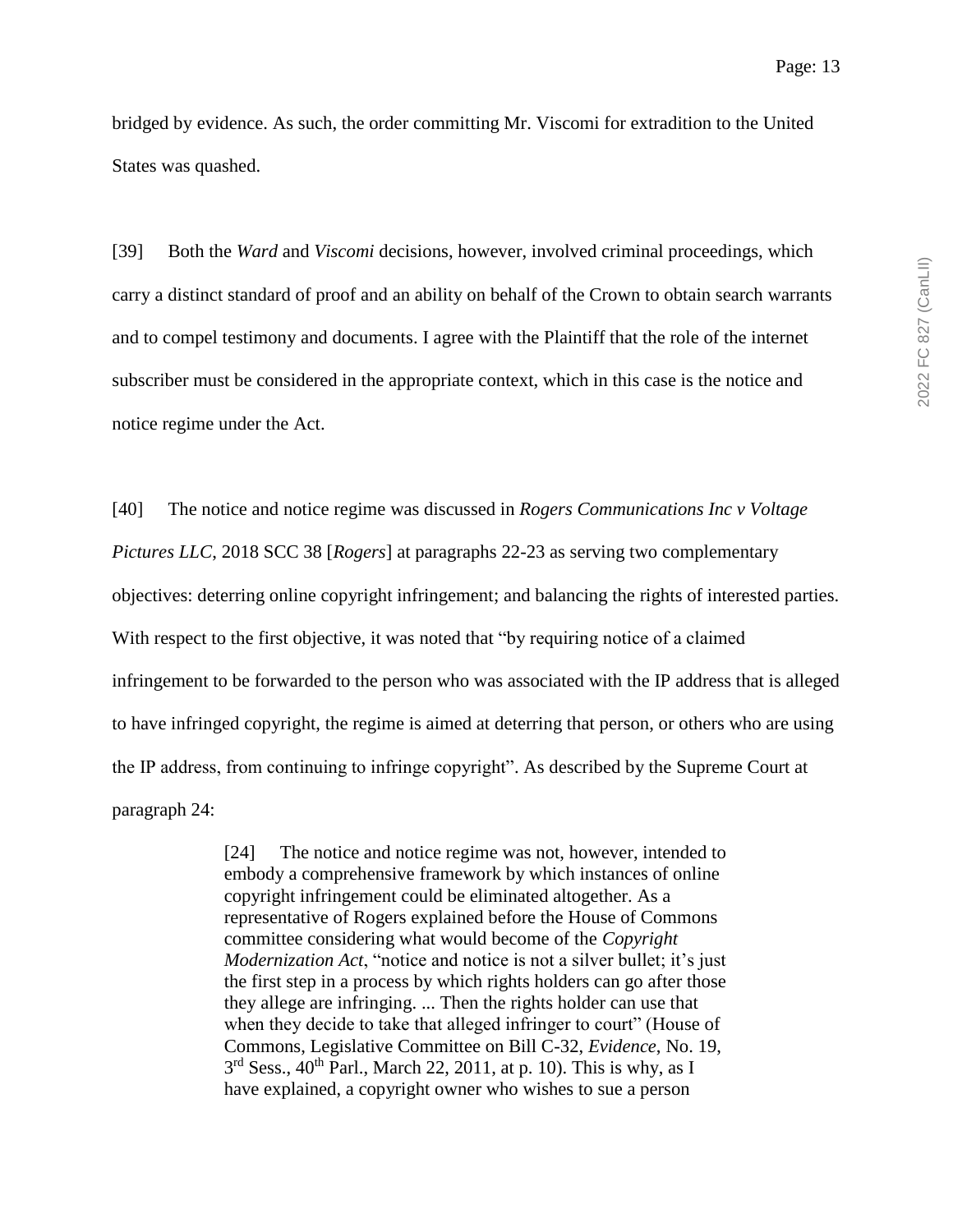alleged to have infringed copyright online must obtain a *Norwich* order to compel the ISP to disclose the person's identify. The statutory notice and notice regime has not displaced this requirement, but operates in tandem with it. This is affirmed by s. 41.26(1)(b), which contemplates that a copyright owner may sue a person who receives notice under the regime, and fixes the ISP's obligation to retain records which allow that person's identity to be determined for a period of time after such notice is received.

[41] With respect to balancing the rights of interested parties, the Supreme Court in *Rogers* 

noted at paragraphs 26 and 27:

[26] For example, Parliament sought to strike a balance between the interests of copyright owners and of Internet subscribers, respectively, by preferring a notice and notice regime over a "notice and take down" regime (see *House of Commons Debates*, at p. 2109, per Hon. James Moore). ... the notice and notice regime allows for notices of claimed infringement to be forwarded (thereby advancing the rights of copyright holders), while accounting for the interests of Internet subscribers by maintaining the presumption of innocence and allowing them to monitor their own behaviour (and, more specifically, to avoid continued copyright infringement).

[27] Parliament also sought to balance the interests of copyright owners against those of Internet intermediaries such as ISPs. ... the amendments to the Act were also intended to "clarify Internet service providers' liability" to copyright owners (*Copyright Modernization Act*, summary; see also Legislative Committee on Bill C-32, *Evidence*, at p. 1, per Craig McTaggart). To that end, Parliament insulated ISPs from liability for the copyright infringement of their Internet subscribers (Act, s. 31.1). Now, to attract liability under the Act, an ISP must fail to satisfy its statutory obligations under the notice and notice regime, or provide a service "primarily for the purpose of enabling acts of copyright infringement" (ss. 27(2.3), 31.1 and 41.26(3)).

[42] In my view, these comments, which refer back to the objectives of Parliament in implementing the notice and notice regime, highlight that litigation by rights holders against internet subscribers was contemplated if deterrence was not achieved by the notice and notice system. However, it does not suggest an absolute liability framework. As stated, there is a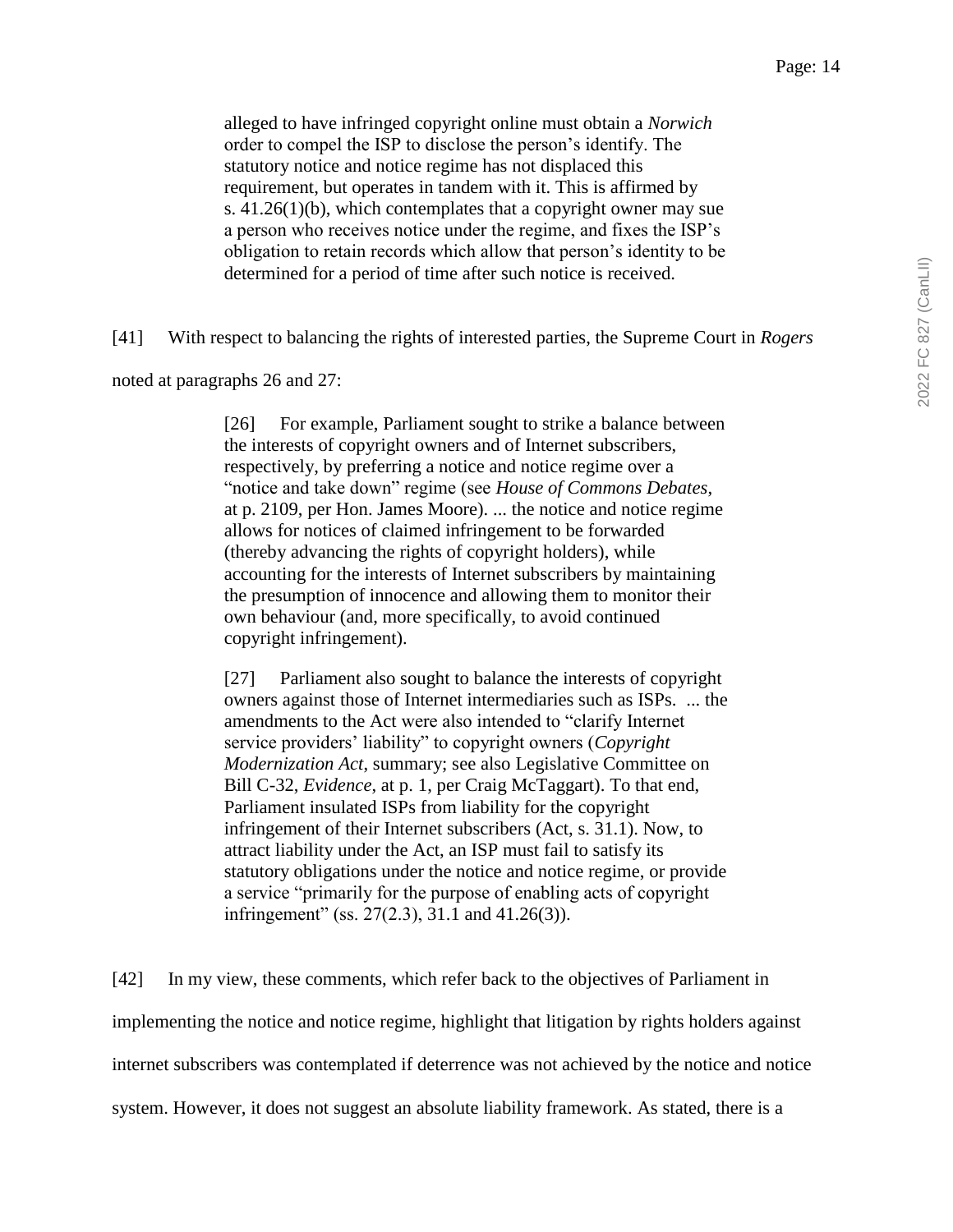presumption of innocence for internet subscribers. Infringement by internet subscribers (either directly or through authorization), in my view, must still be proven for the claim to succeed.

[43] This same theme was further emphasized at paragraph 41 of *Rogers*, wherein the Court stated:

> [41] It must be borne in mind that being associated with an IP address that is the subject of a notice under s.  $41.26(1)(a)$  is not conclusive of guilt. As I have explained, the person to whom an IP address belonged at the time of an alleged infringement may not be the same person who has shared copyrighted content online

[44] The Plaintiff asserts that it has provided comprehensive evidence of significant and repeated infringement. It has the names and addresses of the internet subscribers that it knows are associated with the IP addresses from which it asserts there is repeated infringing use. Where the defendant has failed to engage and provide further information, the Plaintiff asserts that the persuasive (legal) burden applies, shifting the burden to the Default Defendants to disprove their association with the acts concerned at the IP addresses: Sopinka, Lederman & Bryant: The Law of Evidence in Canada, 5th ed. (Toronto: LexisNexis Canada, 2018) at §3.11-§3.15.

[45] I do not agree that the burden shifts so easily. In a default proceeding all allegations in the statement of claim are treated as denied and the plaintiff bears the burden of proof: *Tatuyou LLC v H2Ocean Inc*, 2020 FC 865 at para 9; *NuWave Industries Inc v Trennen Industries Ltd*., 2020 FC 867 at paras 16-17. The Plaintiff is required to lead sufficient evidence to allow the Court to conclude on a balance of probabilities that the Default Defendants are the proper defendants and have infringed copyright.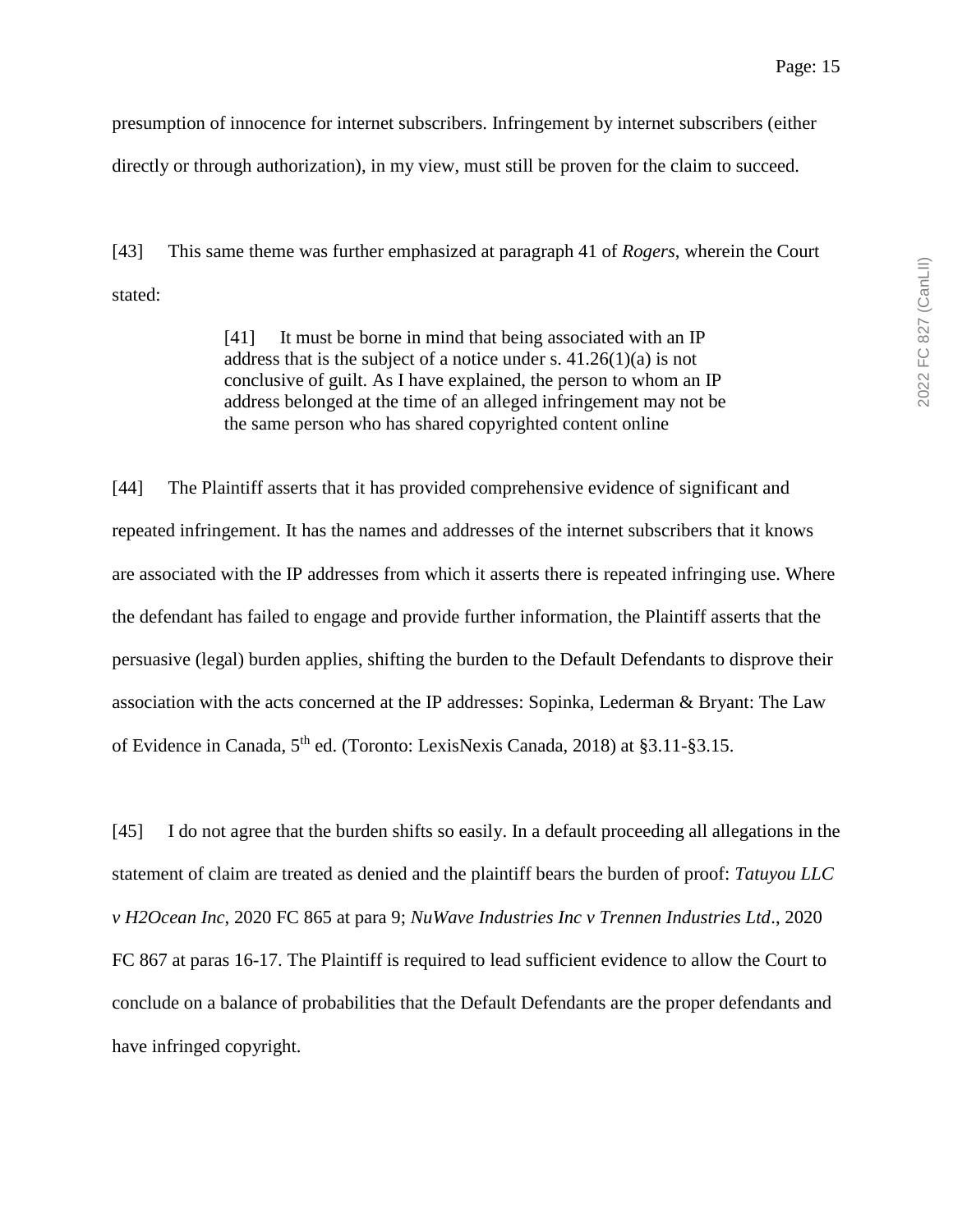[46] CIPPIC contends that despite the defendants being in default, the Plaintiff should not be entitled to obtain judgment without exhausting the procedural means available to obtain further information. It asserts that the Plaintiff could have sought leave to obtain discovery of the internet subscribers under Rule  $236(1)(c)$  of the Rules, which provides that a party may examine an adverse party for discovery if the adverse party is in default of serving and filing its pleadings and leave of the Court has been obtained. If identifying an IP address associated with allegedly infringing activity is sufficient to maintain an action for primary infringement, CIPPIC asserts it would encourage unscrupulous actors to litigate and run counter to the purposes of the Act.

[47] The Plaintiff argues that even if discovery were available, it would require the Plaintiff to obtain all electronic devices associated with the IP address, or forensic copies of the devices, of all individuals with access to the IP address on the relevant dates in order to definitively establish who was using the computer at the relevant time. The intrusion into the privacy of these individuals would be significant and the costs of the analysis high. Similarly, asking third party ISPs to provide detailed internet activity logs of their subscribers would raise significant privacy concerns or require expert assistance if in fact the evidence existed in a useful form.

[48] It notes that the Court has previously expressed reluctance in ordering disclosure of information about subscribers in order "to make sure that privacy rights are invaded in the most minimal way" (*Voltage Pictures, LLC v John Doe*, 2016 FC 881 at para 16; rev'd other grounds 2017 FCA 97; rev'd other grounds 2018 SCC 38).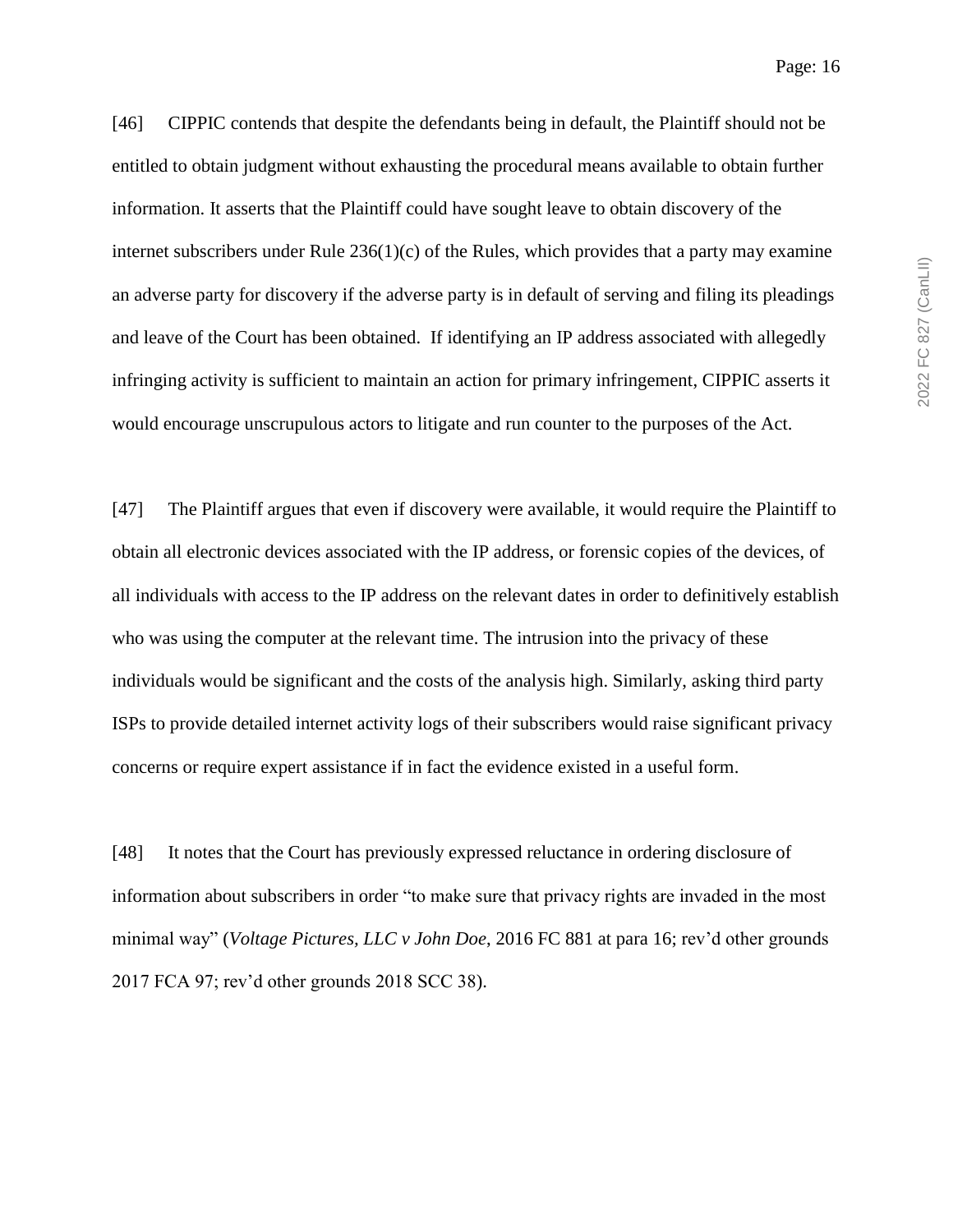[49] The Plaintiff refers to paragraph 46 of *Rogers*, which states that "the notice and notice regime should be interpreted so as "to allow copyright owners to protect and vindicate their rights as quickly, easily and efficiently as possible while ensuring fair treatment of all"". It contends that to require it to do more would place an unreasonable burden on the Plaintiff, tipping the balance in favour of the rights users and making it impossible for any reasonable enforcement of online copyright infringement.

[50] I agree with the Plaintiff that if leave for discovery were granted, the scope of allowable discovery would likely only be limited, particularly in the context of a simplified proceeding such as this. However, this does not mean that some further discovery or a request for further information would be futile. Without seizing the electronic devices at the address, written discovery could be used to seek further information as to the nature of the system provided at the IP address, including how many devices the IP address services, the type of interaction or control the IP owner has over those devices and its users, how many users there are, and what if any steps were taken with respect to those users after the notices under the notice and notice regime were received. Such information would assist with understanding the role of the internet subscriber.

[51] The Perino Affidavit states that the ISP's customer may be (and often is) the individual who is utilizing BitTorrent software to distribute files, particularly if the assigned IP address is only used by a single device. However, the ISP may be getting their internet delivered through a router supplied by the ISP. In that case, the router allows many devices to use the customer's internet connection and its specifically allocated IP address with other devices connected to it.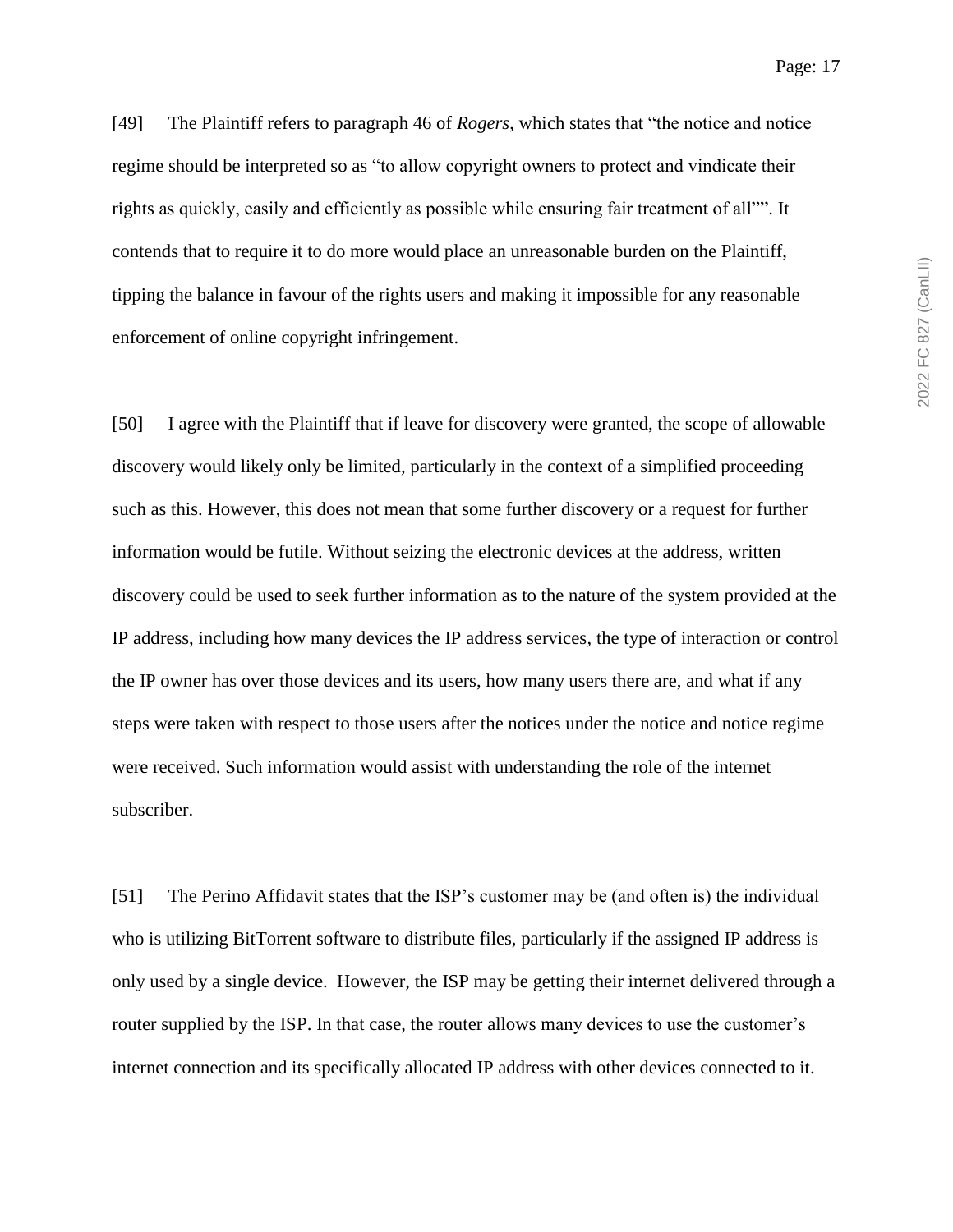This is common in a residential setting. The connected devices can include both wired and wireless devices of many different types: computers, tablets, phones, game consoles, smart TVs, set-top boxes, etc., each of which could be used by different individuals.

[52] In my view, some attempt must be made to determine the internet user responsible for the alleged infringement before a presumption can arise that the internet subscriber is that user or a proper adverse inference can be drawn based on non-responsiveness.

[53] As stated in *Joe Hand Promotions Inc v Social Major League Sports Bar & Grill,* 2009

FC 699 at paragraph 3.

The practice of using the term "John Doe" in the style of cause is directed at permitting a plaintiff to sue a person whose name the plaintiff does not know. The practice is perfectly acceptable; however, the expectation is that the plaintiff will take reasonable steps to identify the unnamed defendant and then move to amend the style of cause.

[54] The same holds true in this John Doe proceeding with respect to the unnamed defendants and proposed wrongdoers.

[55] In light of the balance the Act seeks to provide between the rights of users and owners (*Society of Composers, Authors and Music Publishers of Canada v. Canadian Assn. of Internet Providers*, 2004 SCC 45 [*SOCAN*] at paras 40-41), something more is needed than the bare assertion that a subscriber is, by default, the user responsible for infringement. A direct link must be addressed by the evidence between the internet subscriber and the alleged infringing use or sufficient steps taken for an adverse inference to be drawn against the internet subscriber.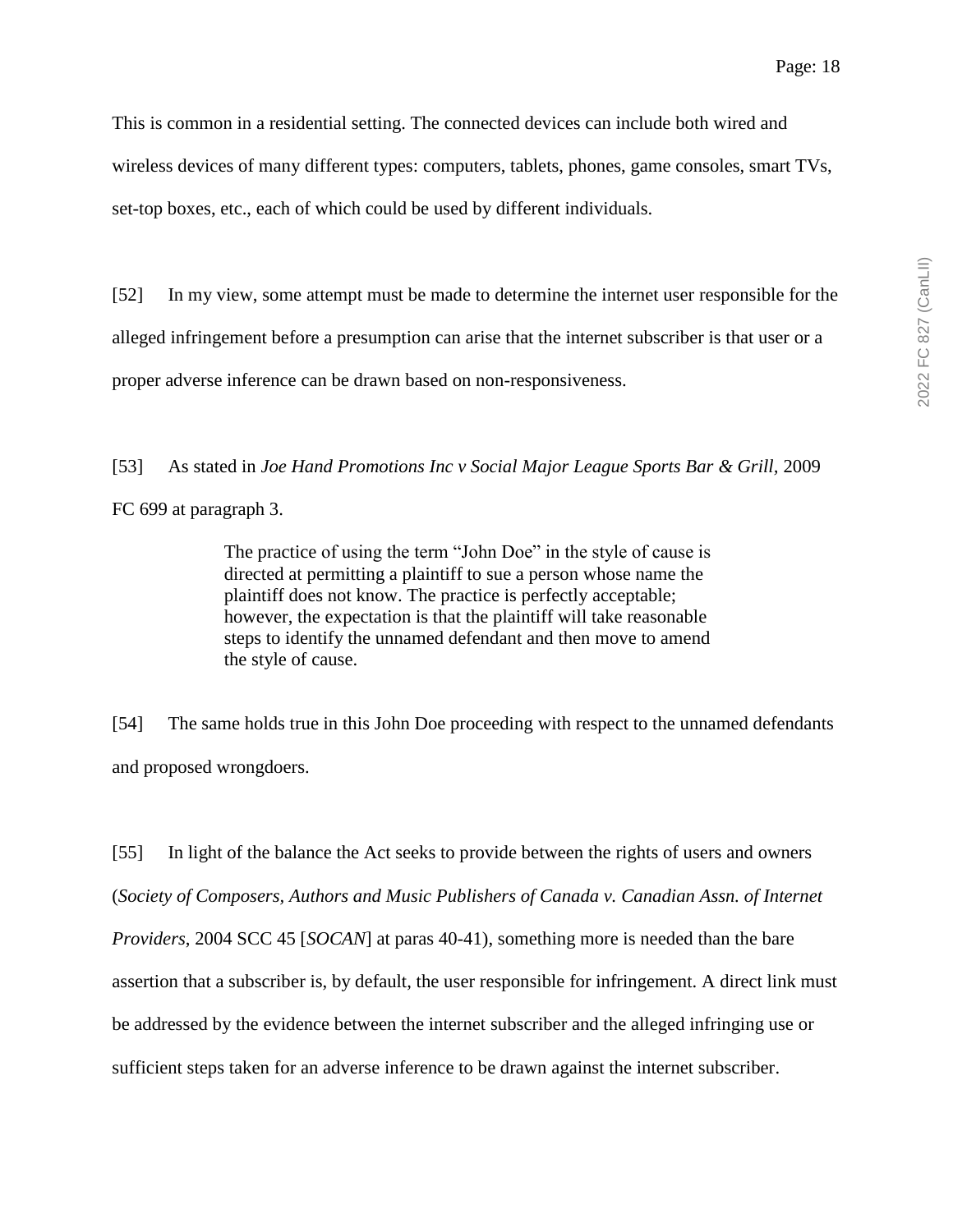[56] An assumption of infringement is not enough. Based on the steps taken and evidence filed, I cannot conclude that direct infringement by the default internet subscribers has occurred.

[57] While this is sufficient to conclude on this sub-issue, I note that the evidence is also "thin" as to the portions of the Work made available through each IP address. This presents a further evidentiary challenge to be able to conclude that infringement has occurred in each instance. However, in view of my findings above, I need not delve into this further.

(2) Is there Infringement by Authorization?

[58] The leading cases on authorization in the context of copyright infringement are *CCH Canadian Ltd v Law Society of Upper Canada*, 2004 SCC 13 [*CCH*] and *SOCAN*, both of which

were decided before the implementation of the notice and notice regime.

[59] *CCH* involved allegations of unauthorized copying from a library photocopier. At paragraph 38, the Supreme Court of Canada considered the meaning of authorization as it related to the use of equipment as follows:

> "Authorize" means to "sanction, approve and countenance": *Muzak Corp. v. Composers, Authors and Publishers Association of Canada, Ltd*., [1953] 2 S.C.R. 182, at p. 193; *De Tervagne v. Beloeil (Town)*, [1993] 3 F.C. 227 (T.D.). Countenance in the context of authorizing copyright infringement must be understood in its strongest dictionary meaning, namely "[g]ive approval to; sanction, permit; favour, encourage": see The New Shorter Oxford English Dictionary (1993), vol. 1, at p. 526. Authorization is a question of fact that depends on the circumstances of each particular case and can be inferred from acts that are less than direct and positive, including a sufficient degree of indifference: *CBS Inc. v. Ames Records & Tapes Ltd*., [1981] 2 All E.R. 812 (Ch.D.), at pp. 823-24. However, a person does not authorize infringement by authorizing the mere use of equipment that could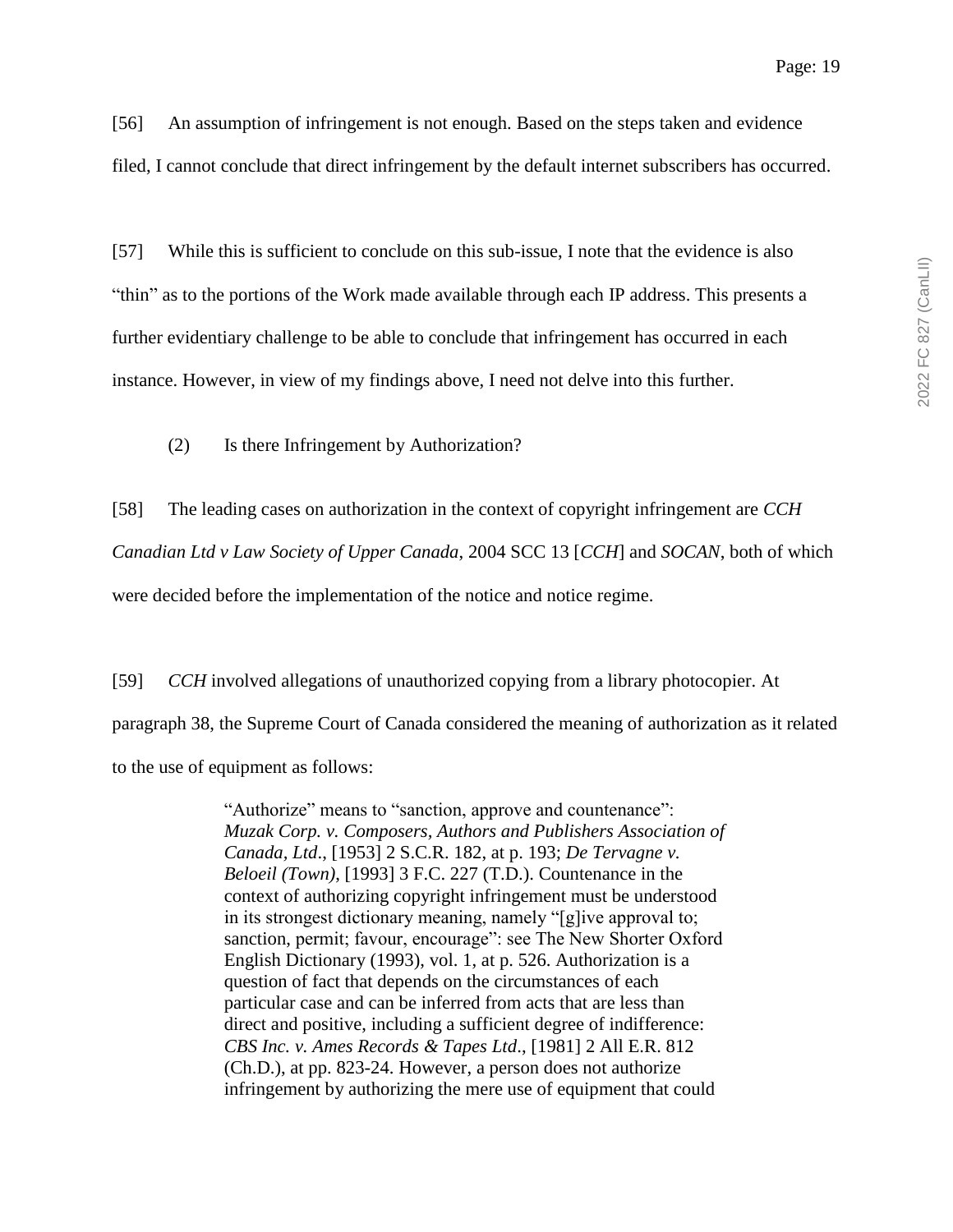be used to infringe copyright. Courts should presume that a person who authorizes an activity does so only so far as it is in accordance with the law: *Muzak, supra*. This presumption may be rebutted if it is shown that a certain relationship or degree of control existed between the alleged authorizer and the person who committed the copyright infringement: *Muzak, supra; De Tervagne, supra; see*  also *J.S. McKeown, Fox Canadian Law of Copyright and Industrial Designs* (4<sup>th</sup> ed. (loose-leaf)), at p. 21-104, and P.D. Hitchcock, "Home Copying and Authorization" (1983), 67 C.P.R. (2d) 17, at pp. 29-33.

[60] In *SOCAN*, Justice Binnie at paragraph 127 commented in *obiter* on what might

constitute authorization relating to ISPs before the notice and notice regime:

The knowledge that someone *might* be using neutral technology to violate copyright (as with the photocopier in the *CCH* case) is not necessarily sufficient to constitute authorization, which requires a demonstration that the defendant did "(g)ive approval to; sanction, permit; favour, encourage" (*CCH*, at para 38) the infringing conduct. I agree that notice of infringing content, and a failure to respond by "taking it down" may in some circumstances lead to a finding of "authorization". However, that is not the issue before us. Much would depend on the specific circumstances. An overly quick inference of "authorization" would put the Internet Service Provider in the difficult position of judging whether the copyright objection is well founded, and to choose between contesting a copyright action or potentially breaching its contract with the content provider. A more effective remedy to address this potential issue would be the enactment by Parliament of a statutory "notice and take down" procedure as has been done in the European Community and the United States.

[61] The issue of authorization in the BitTorrent framework is currently pending in a proposed reverse class action proceeding involving the Plaintiff and CICC as intervener. A motion to strike the proceeding was recently reversed in part as it related to *inter alia* allegations of authorization by an internet subscriber (*Salna v Voltage Pictures LLC,* 2021 FCA 176 [*Salna*],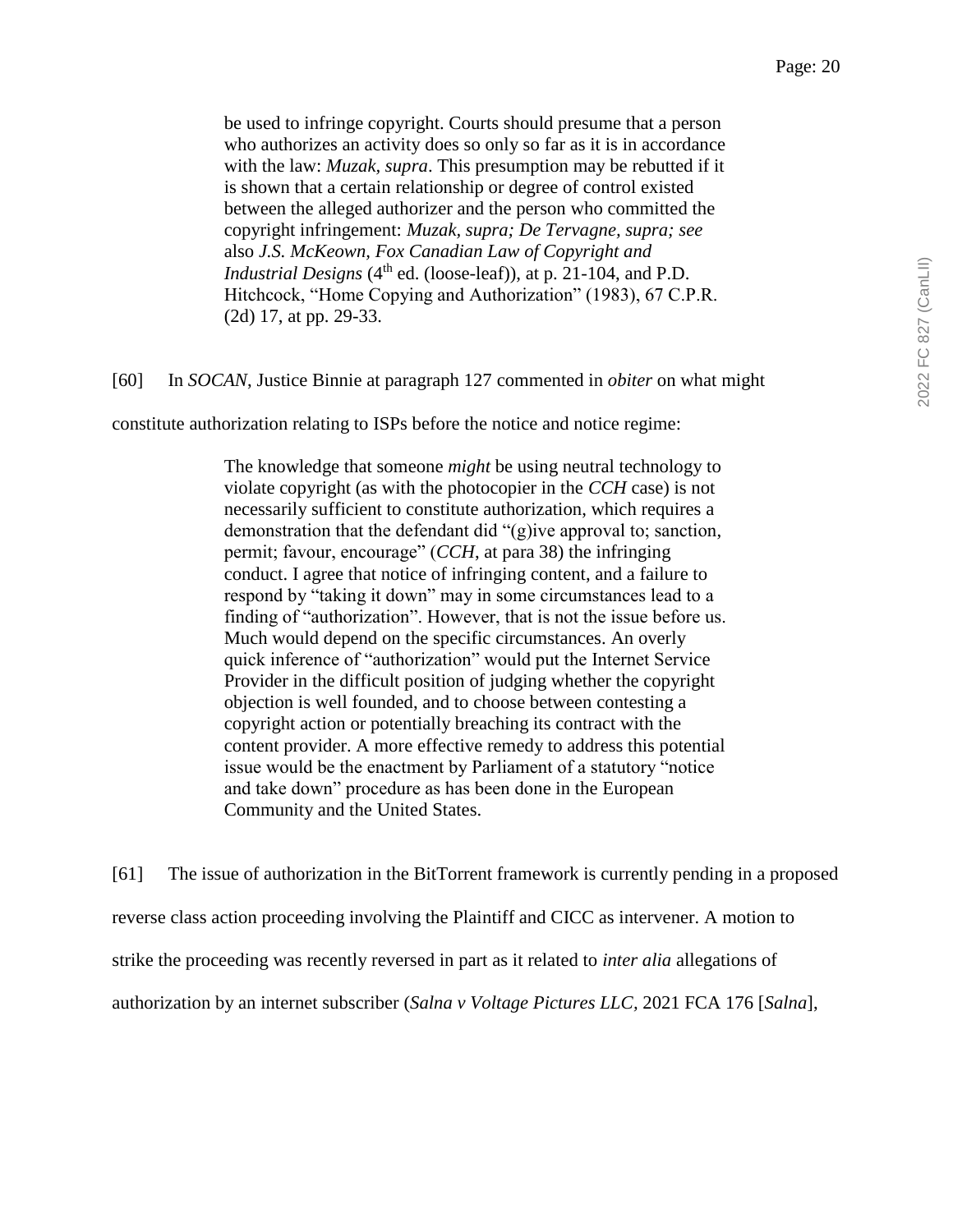#### leave to appeal to SCC denied, 39895 (26 May 2022)). The FCA provided the following

comments at paragraphs 76-85 relating to pleading infringement by authorization:

[76] The Federal Court also erred in dismissing Voltage's cause of action that the respondents authorized the infringement. The judge concluded that Voltage relied on an overly broad reading of Binnie J.'s *obiter* comment in *SOCAN* at paragraph 127. Binnie J. observed that the failure to take down infringing conduct after receiving notice "*may* in some circumstances lead to a finding of 'authorization'" [Emphasis in original], (Federal Court reasons at para. 79).

[77] Here again, the judge delved into the merits of the argument, rather than considering whether Voltage should be precluded from advancing the argument. At this stage of a proceeding, it is not appropriate to engage in a detailed analysis of the argument, and more particularly, whether the proposed argument is good law (*Merck & Co., Inc. v. Apotex Inc.*, 2012 FC 454, 106 C.P.R. (4th) 325 at para. 28 (*Merck & Co.*)). Indeed, the careful use of the word "may" is an indication from the Court that the question is open for consideration.

[78] When combined, subsections 3(1) and 27(1) of the *Copyright Act* grant the right to authorize the reproduction of a Work. Voltage's claim may push against the boundaries of a claim for authorizing infringement, but that is not the test on a motion to strike. Although the topic of "authorizing infringement" has been judicially considered, the Court in this case is faced with a novel application of the doctrine. Specifically, this Court must consider the prohibition on authorizing infringement in the context of BitTorrent technology and the notice and notice regime.

[79] The key precedents, *CCH* and *SOCAN*, arose in distinct legal and factual contexts. *CCH* dealt with authorization in relation to photocopiers while *SOCAN* was decided prior to the enactment of the notice and notice regime. Accordingly, the extent to which these authorities provide the requisite guidance in this context to conclusively preclude allegations of direct and authorizing infringement at the certification stage is an arguable question.

[80] Mr. Salna made no submissions on the question of whether there was a reasonable cause of action; rather he adopted the argument of the intervener.

[81] CIPICC argues that cases like *CCH, SOCAN* and *Century 21* closed the door to the possibility that a party can be liable for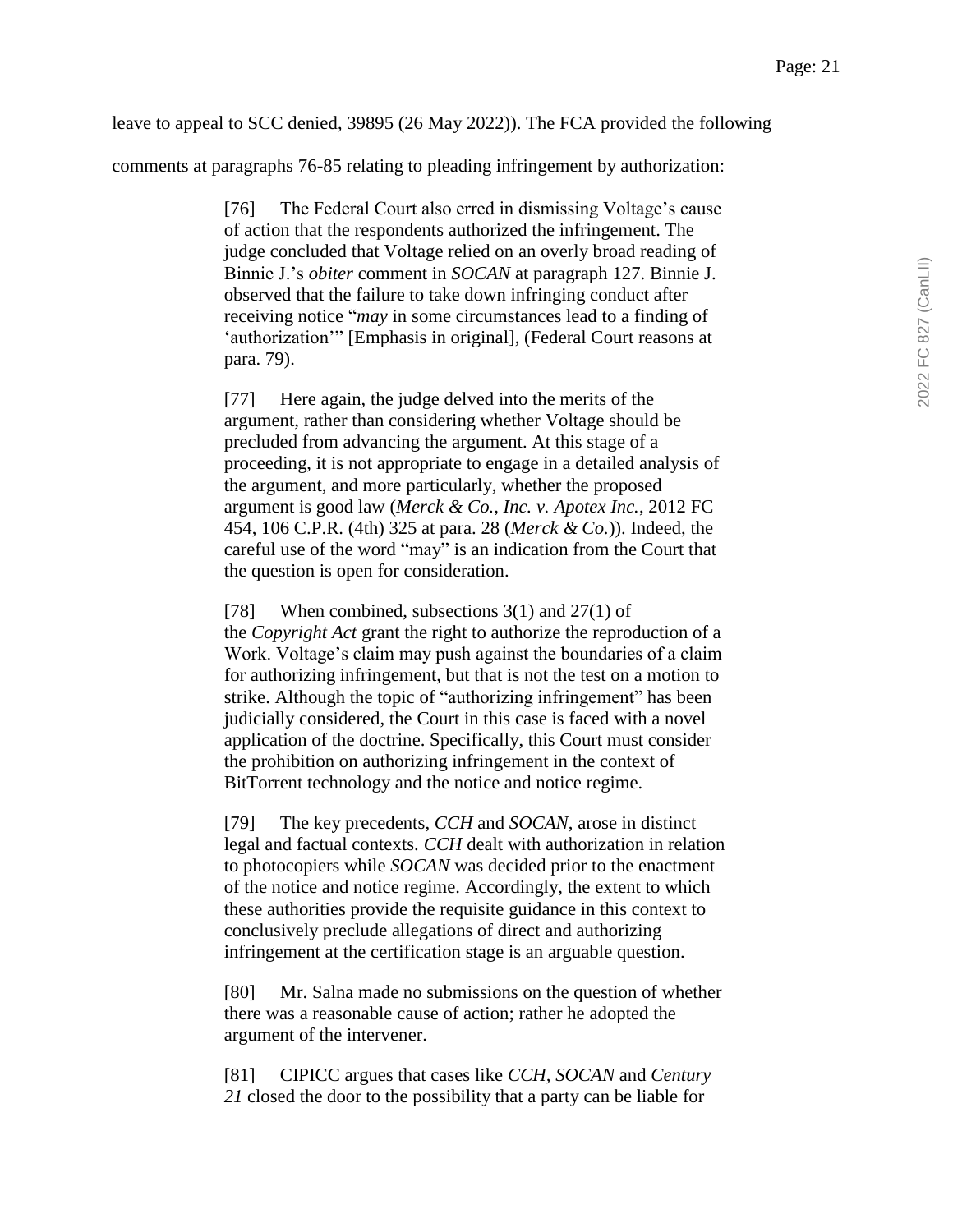authorizing infringement without explicitly authorizing infringement. In other words, the mere act of providing access to technology that allowed the infringement cannot on its own ground a claim for authorizing infringement.

[82] CIPICC asks the Court to definitively determine the question of whether, on the facts pled, a reasonable cause of action exists. That is not the role of a court in assessing the reasonableness of a cause of action.

[83] At this stage, all a Court should do is determine whether the moving party should be precluded from advancing their argument in front of a trial judge (*Merck & Co.* at para. 15). In determining this, "[…] the Court must be generous and err on the side of permitting a novel but arguable claim to proceed […]" (*Assn. of Chartered Certified Accountants v. Canadian Institute of Chartered Accountants*, 2011 FC 1516, 2011 CarswellNat 5412 at para. 9; *Merck & Co.* at para. 24). Allowing novel but arguable claims to proceed is the "[o]nly […] way can we be sure that the common law […] will continue to evolve to meet the legal challenges that arise in our modern […] society" (*Hunt v. Carey Canada Inc.*, [1990] 2 S.C.R. 959, 74 D.L.R. (4th) 321 at 990- 991). In this instance, Voltage has shown it has a novel but arguable claim.

[...]

[85] It is also clear that Voltage has pled the material facts necessary to support its claim based on a reasonable interpretation of authorizing infringement. For example, as seen in paragraph 44 of the Amended Notice of Application, Voltage pleads that the proposed class members "possessed sufficient control over the use of his or her internet account and associated computers and internet devices such that they authorized, sanctioned, approved or countenanced the infringements particularized herein."

[62] While not necessary at the time of pleading, at the time of adjudication, *Salna* implies that the Plaintiff would have evidence to establish that the internet subscriber "possessed sufficient control over the use of his or her internet account and associated computers and internet devices such that they authorized, sanctioned, approved or countenanced the infringements particularized" (paragraph 85).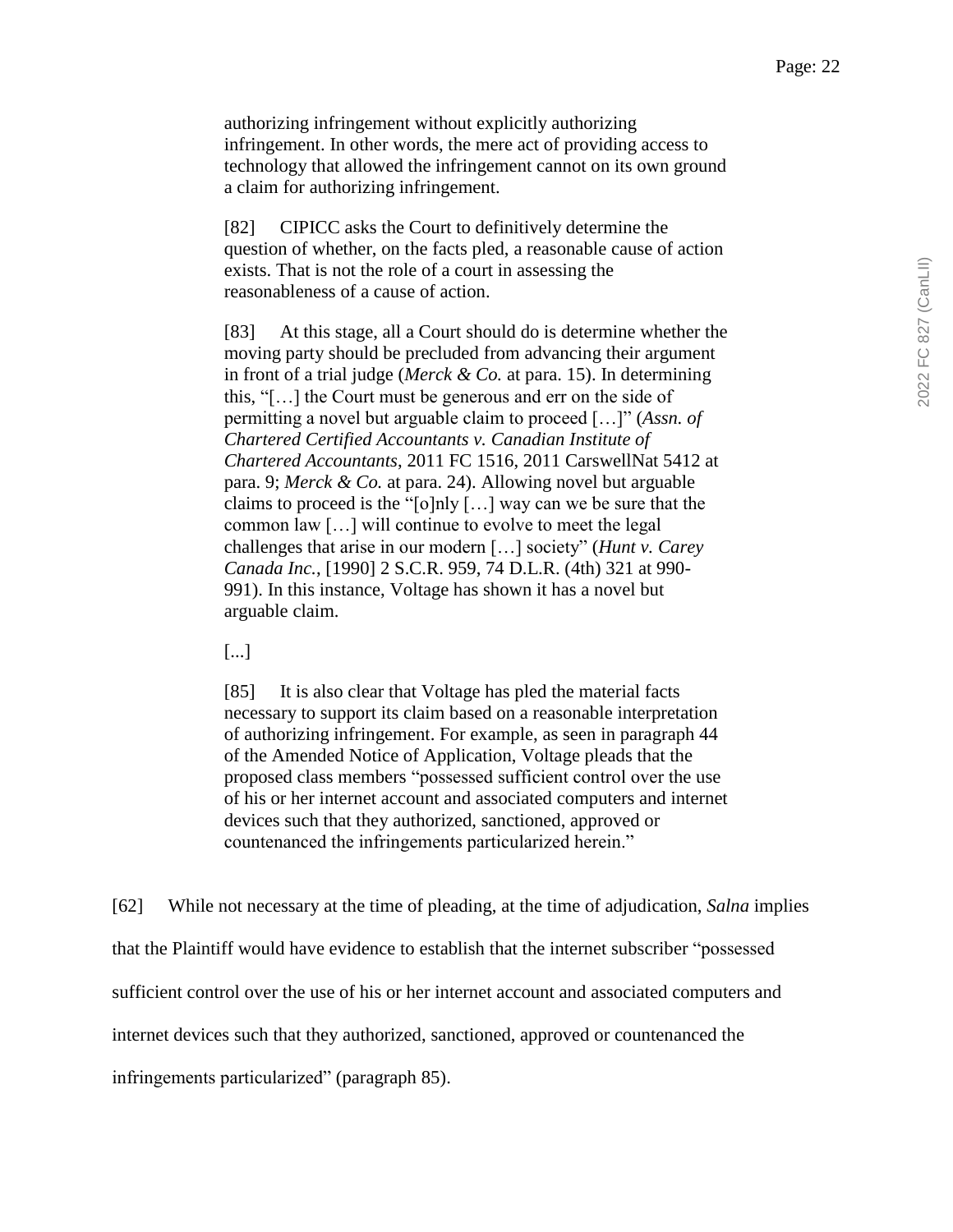[63] In this case, the Plaintiff has not provided any such evidence. Instead, it relies on the comments made in *Rogers* at paragraphs 34 and 35, relating to the deterrent purpose behind the notice and notice regime, which is premised on the capability of an internet subscriber to stop the continuation of copyright infringement by being able to determine who is using the IP address:

> [34] The deterrent purpose of the notice and notice regime also affirms the ISP's duty to correctly determine to whom the impugned IP address belonged at the time of the alleged infringement. Deterring online copyright infringement entails notifying *that* person, because it is only *that* person who is capable of stopping continued online copyright infringement.

> [35] I acknowledge that there will likely be instances in which the person who receives notice of a claimed copyright infringement will not in fact have illegally shared copyrighted content online. This might occur, for example, where one IP address, while registered to the person who receives notice of an infringement, is available for the use of a number of individuals at a given time. Even in such instances, however, accuracy is crucial. Where, for example, a parent or an employer receives notice, he or she may know or be able to determine who was using the IP address at the time of the alleged infringement and could take steps to discourage or halt continued copyright infringement. Similarly, while institutions or businesses offering Internet access to the public may not know precisely who used their IP addresses to illegally share copyrighted works online, they may be able, upon receiving notice, to take steps to secure its Internet account with its ISP against online copyright infringement in the future.

[64] The Perino Affidavit asserts that where an ISP's customer is a homeowner getting their internet delivered through a router supplied to the ISP, the homeowner would typically have knowledge of the family members who are connected through the router and there would be limitations to the physical range of the internet connection. Mr. Perino notes that almost all routers provide security settings that "allow a password to be put on Wi-Fi access, enable a blacklist to ban specified devices, enable a whitelist to only permit specified devices and block certain types of internet traffic (such as BitTorrent)." The Plaintiff contends from this evidence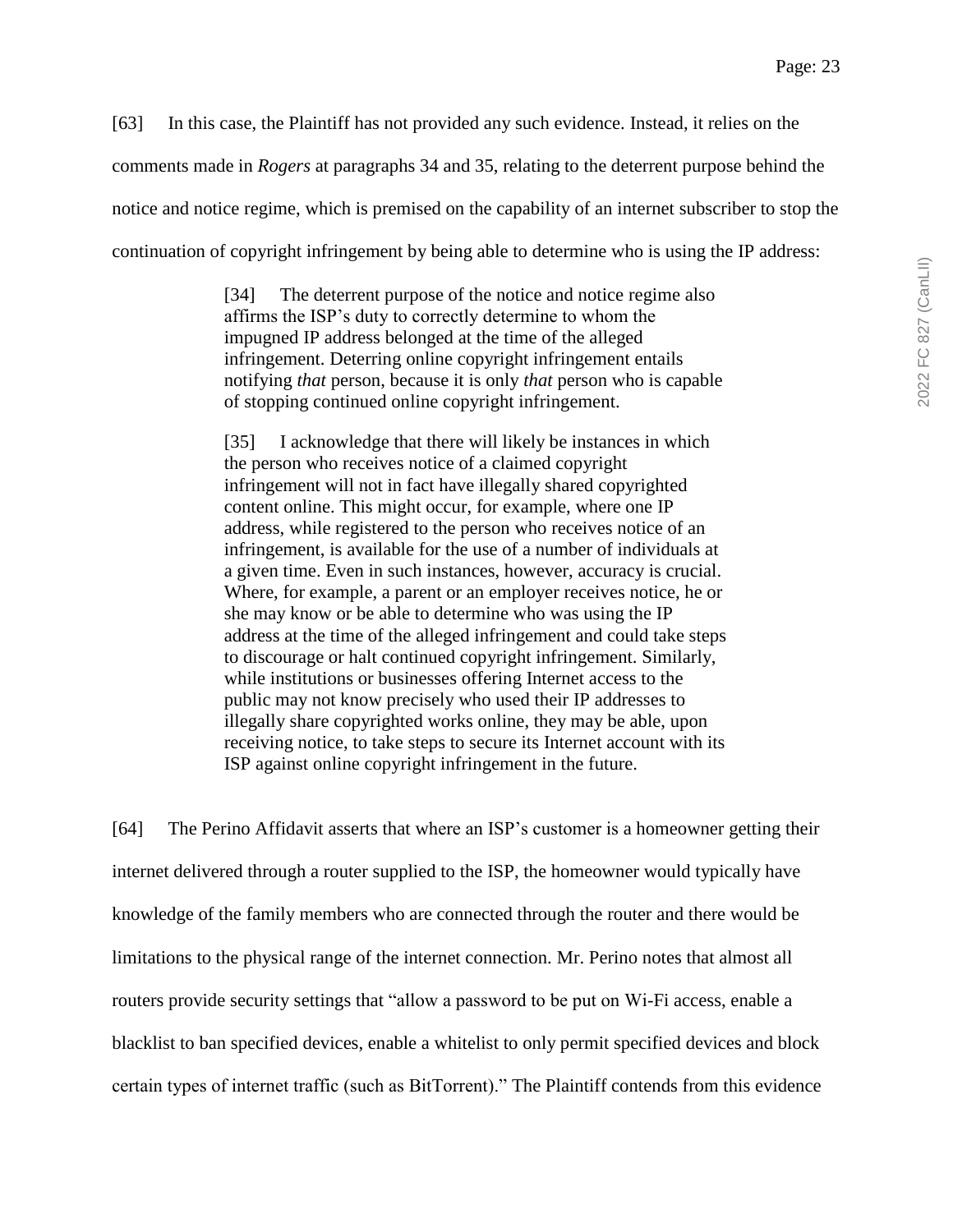that the Default Defendants could have easily taken action to prevent infringement by; for

example, changing the Wi-Fi passwords, blacklisting unauthorized devices or even blocking the

BitTorrent protocol.

[65] CIPPIC argues that the Plaintiff seeks to lower the standard of authorization to whether the alleged authorizer has any power to *stop* the direct infringer. They assert that this is akin to the standard adopted in Australia, which the Supreme Court explicitly rejected in *CCH* when it stated at paragraphs 39-41:

> ... At trial, the Law Society applied for a declaration that it did not authorize copyright infringement by providing self-service photocopiers for patrons of the Great Library. No evidence was tendered that the photocopiers had been used in an infringing manner.

> The trial judge declined to deal with this issue, in part because of the limited nature of the evidence on this question. The Federal Court of Appeal, relying in part on the Australian High Court decision in *Moorhouse v. University of New South Wales*, [1976] R.P.C. 151, concluded that the Law Society implicitly sanctioned, approved or countenanced copyright infringement of the publishers' works by failing to control copyright and instead merely posting a notice indicating that the Law Society was not responsible for infringing copies made by the machine's users.

With respect, I do not agree that this amounted to authorizing breach of copyright. *Moorhouse, supra* is inconsistent with previous Canadian and British approaches to this issue. See D. Vaver, *Copyright Law* (2000), at p. 27, and McKeown, *supra*, at p. 21-108. In my view, the *Moorhouse* approach to authorization shifts the balance in copyright too far in favour of the owner's rights and unnecessarily interferes with the proper use of copyrighted works for the good of society as a whole.

[66] As noted by CIPPIC, even under the more liberal Australian standard, the relevant statutory provision provides for consideration to be given to the extent to which the proposed

authorizer has power to prevent the doing of the act concerned, the nature of the relationship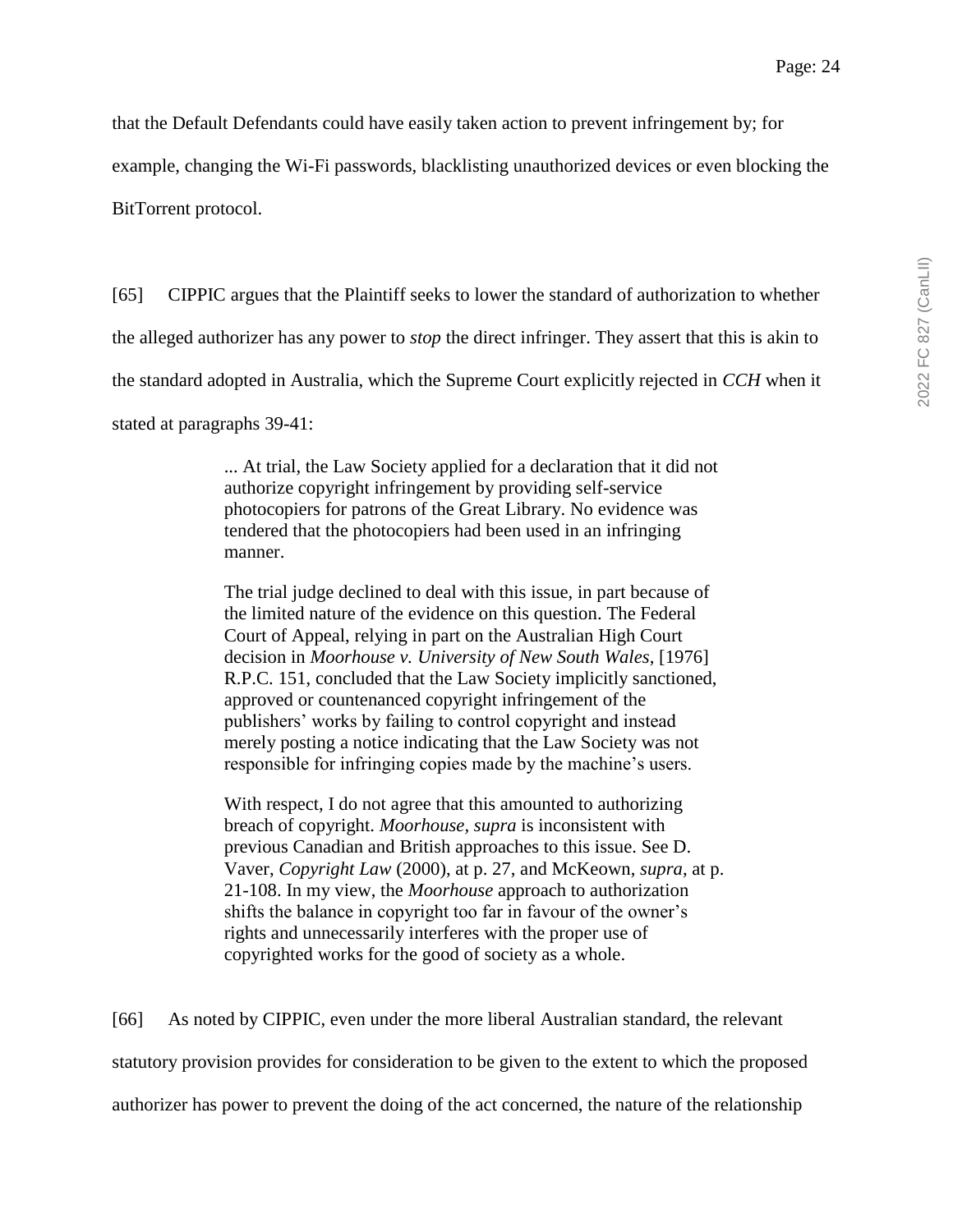between the proposed authorizer and infringer, and whether reasonable steps were taken to prevent or avoid the act (*Copyright Act*, (Austl), 1968/63, section 36(1A)).

[67] While *Salna* indicates that the door should not be closed to evolving the law relating to authorization in order to meet the needs of modern technology, there must still be a balanced approach. If one were to apply the Plaintiff's argument to this action, this would mean that once an internet subscriber is notified of a potential infringement under the notice and notice regime, if the infringement does not cease, they would be liable for authorizing the infringement without the need to establish any control or relationship to the infringer. In my view, this lowers the bar and tips the balance under the Act in favour of copyright owners.

[68] To establish authorization in this context, in my view, consideration must be given to not only whether the Default Defendant had knowledge of the alleged infringing activity, but also the relationship and extent of control over the user and whether the internet subscriber had some ability to prevent the act of concern.

[69] The Plaintiff provided notices to the Default Defendants through their ISPs, who confirmed that the notices were sent. The confirmations that the emails were sent is sufficient to ground a presumption that the notices were received by the internet subscribers (*Zare v Canada (Minister of Citizenship and Immigration)*, 2010 FC 1024 at para 48) and that they had knowledge of the alleged infringing activity.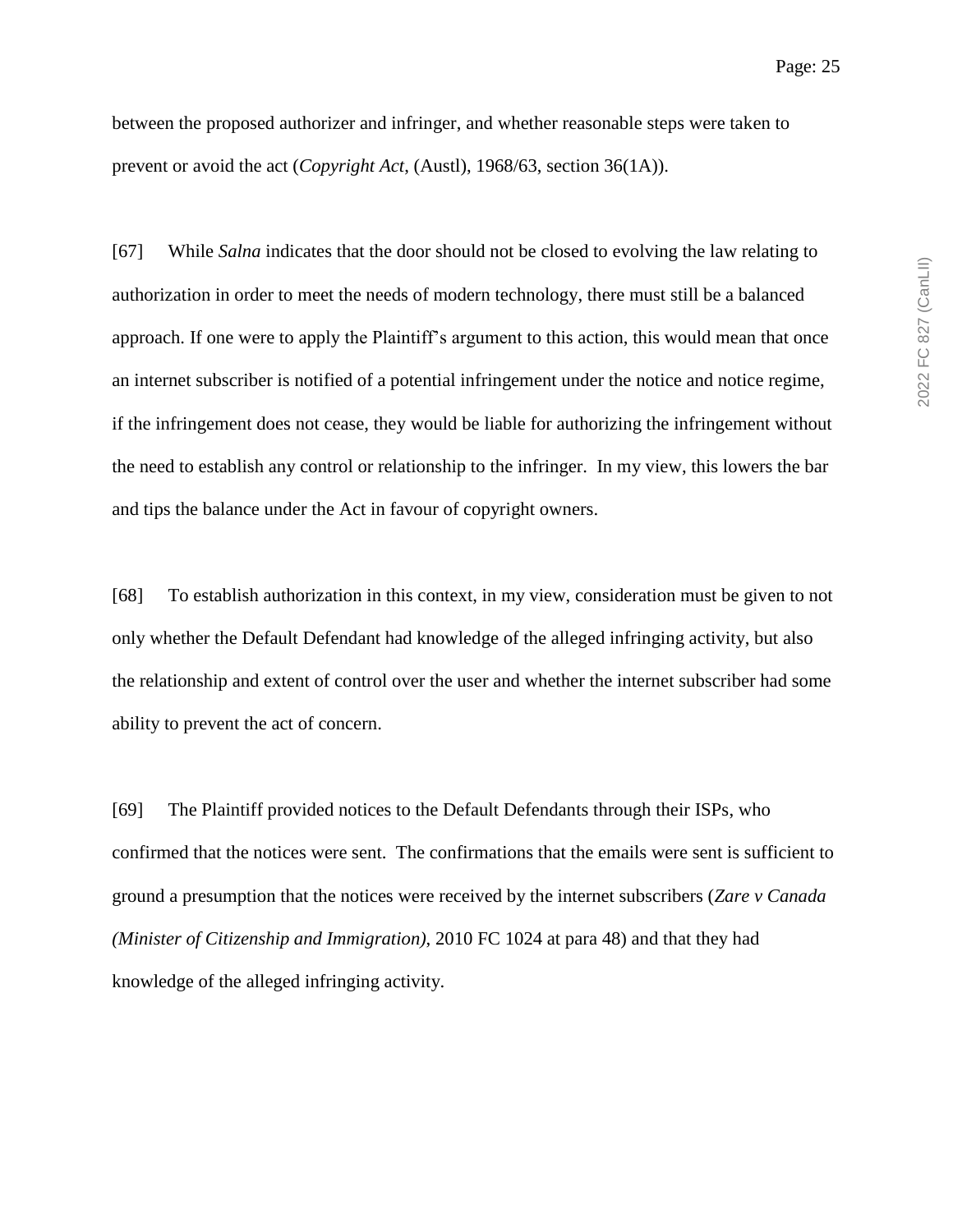[70] However, there is no evidence as to the nature of relationship between the internet subscribers identified as Default Defendants and those that actually uploaded the unauthorized content, who as discussed earlier have not been identified. There is also no evidence as to what steps, if any, the internet subscribers have taken to prevent further alleged infringement. As previously noted, some form of discovery could be sought to seek these facts or any others that would support a finding of authorization or allow an adverse inference to be drawn.

[71] On the basis of the record before me, there is insufficient evidence to ground a finding of infringement by authorization.

#### (3) Other Allegations - Is there Secondary Infringement

[72] While not argued orally, the Plaintiff's written representations also assert that the Default Defendants have engaged in secondary infringement. This presents an even steeper hurdle for the Plaintiff from an evidentiary stand-point.

[73] In order to establish secondary infringement under subsection 27(2) of the Act, the following test must be satisfied (*CCH* at para 81*; Euro-Excellence v Kraft Canada Inc*, 2007 SCC 57; *Salna* at para 87): a) there must be an act of primary infringement; b) the secondary infringer must be shown to have known that he or she was dealing with a product of infringement; and c) the secondary infringer must have sold, distributed or exposed for sale the infringing goods.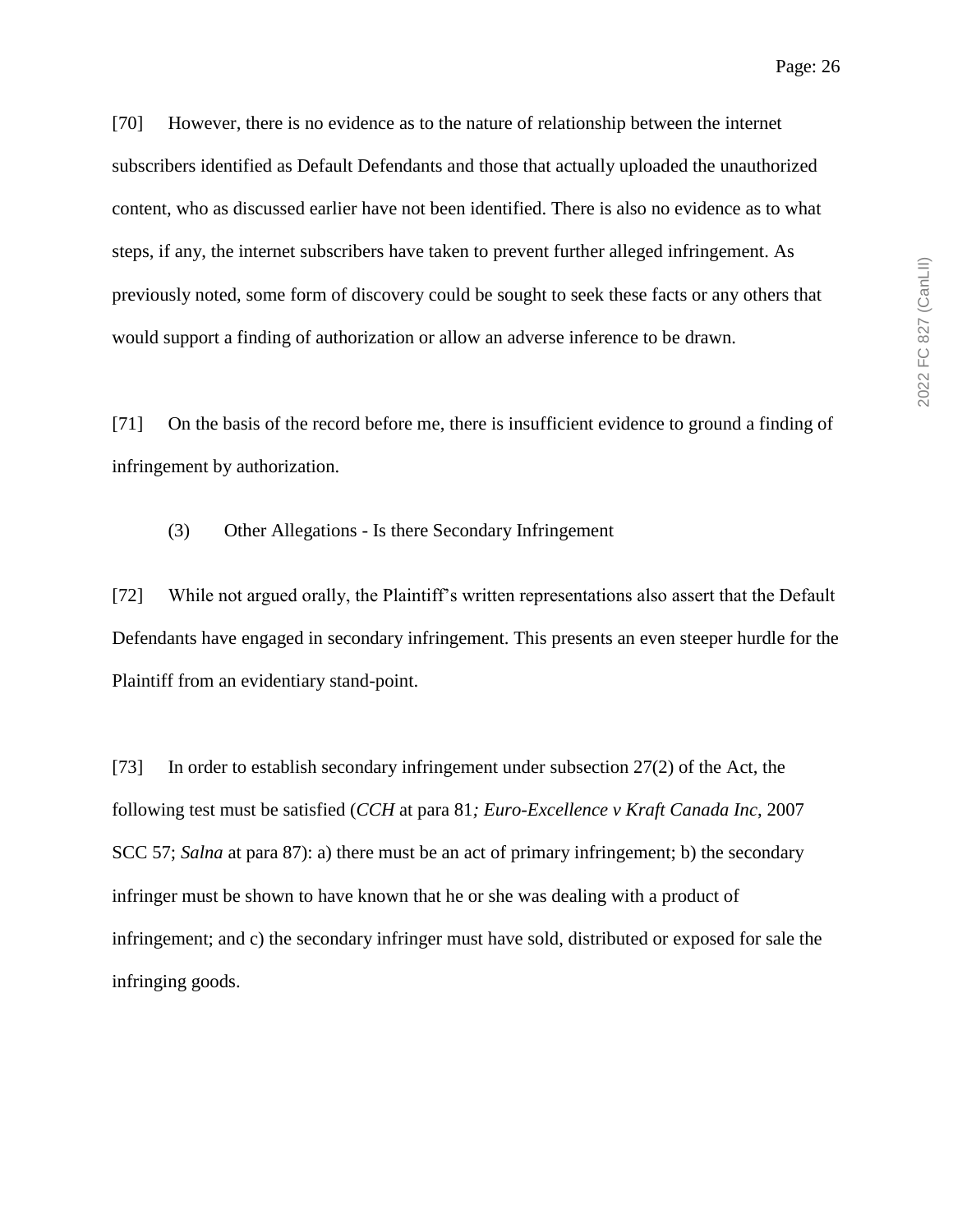Page: 27

infringement. In particular, the Plaintiff has not provided any evidence that the Default Defendants have committed any of the acts specified in the third part of the test – that is, that they have sold, distributed or exposed the Work for sale either directly or by authorization.

[75] Accordingly, judgment cannot issue on the basis of this further allegation.

### IV. Remedies and Conclusion

[76] Given my findings on the infringement issue, I need not go on at this stage to consider the statutory damages requested.

[77] Rule 210(4) provides that the Court may on a motion for default judgment do one of three things: a) grant judgment; b) dismiss the action; or c) order that the action proceed to trial and that the plaintiff prove its case in such a manner as the Court may direct.

[78] On the basis of the evidentiary deficiencies noted, I cannot grant judgment. Nor am I prepared to find that the Plaintiff would not be entitled to any relief for its claim on a more fulsome evidentiary record. Accordingly, I shall invoke Rule 210(4)(c) and the Plaintiff shall be ordered to requisition a case management conference to set the next steps to advance the case to trial. The order shall be made without prejudice to the Plaintiff's ability to seek default judgment again on a different evidentiary record that addresses the deficiencies noted in these reasons.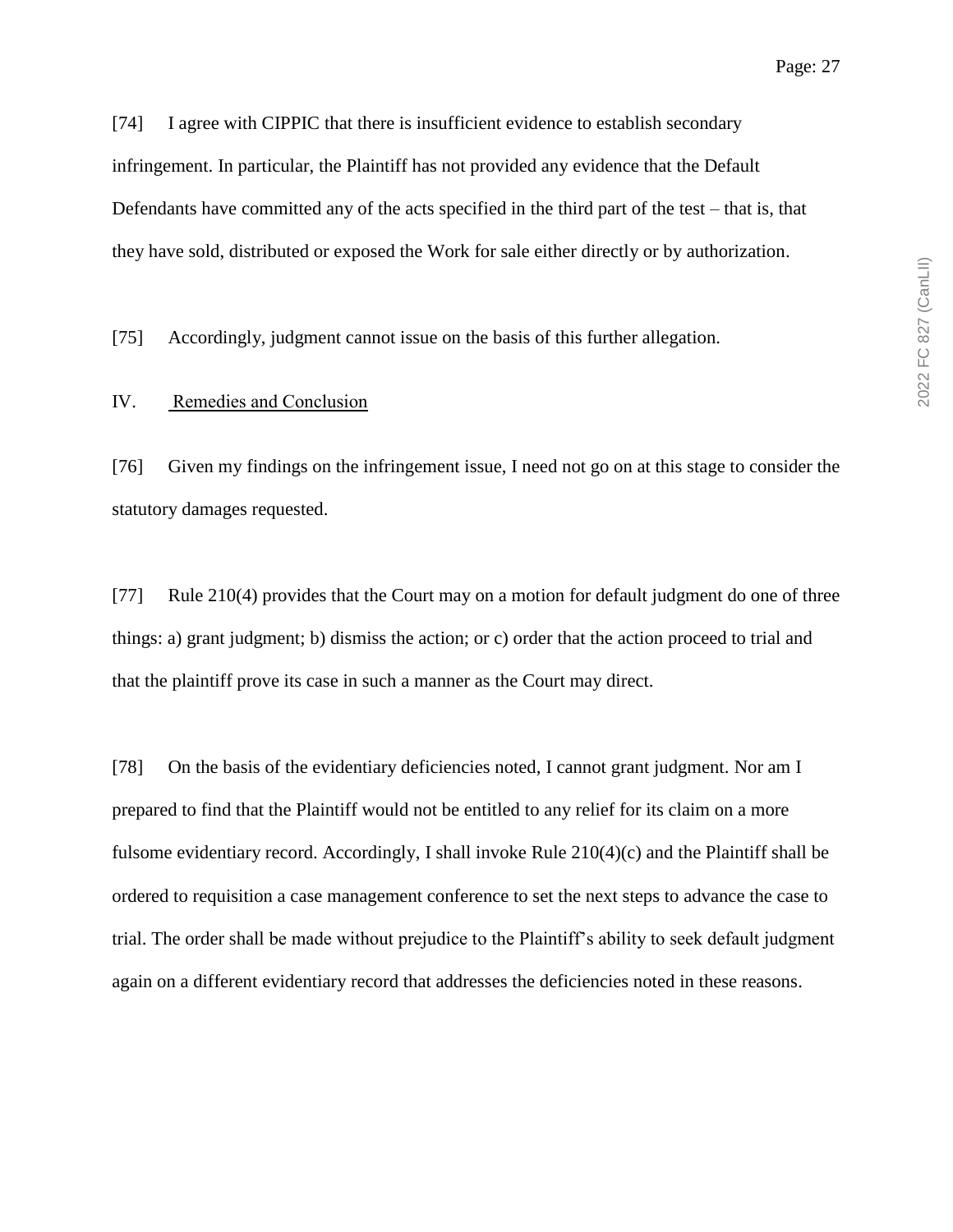#### **ORDER IN T-513-18**

## **THIS COURT'S ORDER is that**

- 1. The motion for Default Judgment is dismissed.
- 2. The action shall proceed forward to trial pursuant to subrule  $210(4)(c)$ .
- 3. The Plaintiff shall within thirty (30) days of the date of this Order requisition a case management conference to set a timetable for the next steps in the action.
- 4. Notwithstanding paragraph 2, the Plaintiff is not precluded from commencing a further motion for default judgment on a different evidentiary record that addresses the deficiencies noted in these reasons.
- 5. This is no order as to costs.

"Angela Furlanetto" Judge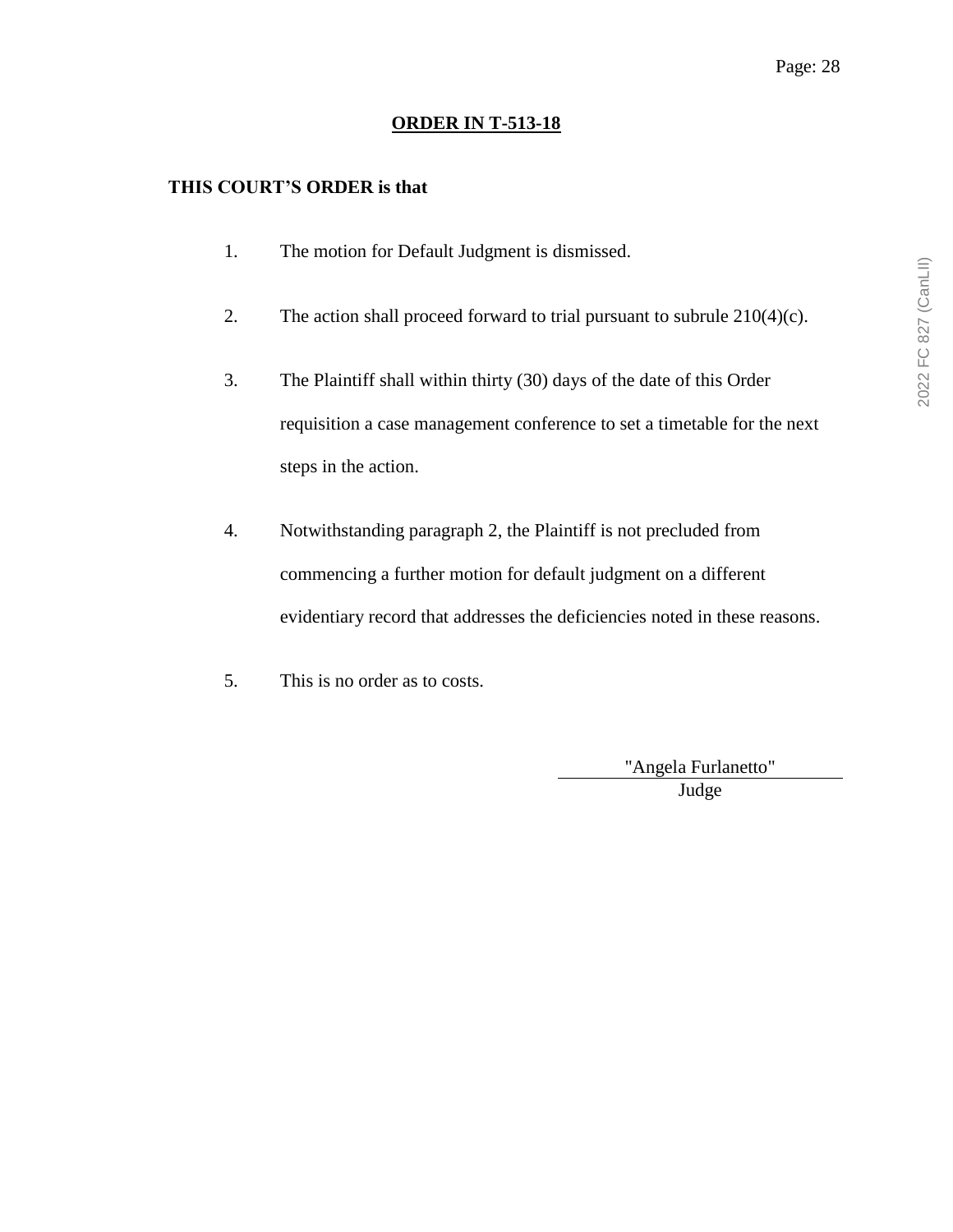#### **Schedule "A "**

| Default Defendant | IP Address      |
|-------------------|-----------------|
| Doe #3            | 142.162.128.245 |
| Doe #4            | 47.54.165.90    |
| Doe #8            | 99.192.57.154   |
| Doe $#15$         | 142.167.107.117 |
| Doe #18           | 67.68.98.171    |
| Doe #20           | 76.68.210.170   |
| Doe #23           | 65.93.22.84     |
| Doe #24           | 65.93.37.104    |
| Doe #26           | 174.95.209.150  |
| Doe #30           | 70.54.41.122    |
| Doe #33           | 76.68.165.22    |
| Doe #36           | 67.70.141.111   |
| Doe #37           | 174.89.225.185  |
| Doe #42           | 76.64.239.125   |
| Doe #48           | 184.145.217.50  |
| Doe #49           | 70.30.248.51    |
| Doe #50           | 70.51.141.35    |
| Doe #51           | 65.92.23.220    |
| Doe #58           | 70.30.252.247   |
| Doe #62           | 174.95.184.185  |
| Doe #63           | 184.144.235.232 |
| Doe #66           | 174.95.132.108  |
| Doe #84           | 174.113.26.41   |
| Doe #86           | 174.115.198.172 |
| Doe #93           | 174.112.229.30  |
| Doe #94           | 99.255.192.147  |
| Doe #97           | 99.248.153.126  |
| Doe #103          | 99.239.4.175    |
| Doe #108          | 99.243.10.135   |
| Doe #109          | 99.224.179.37   |